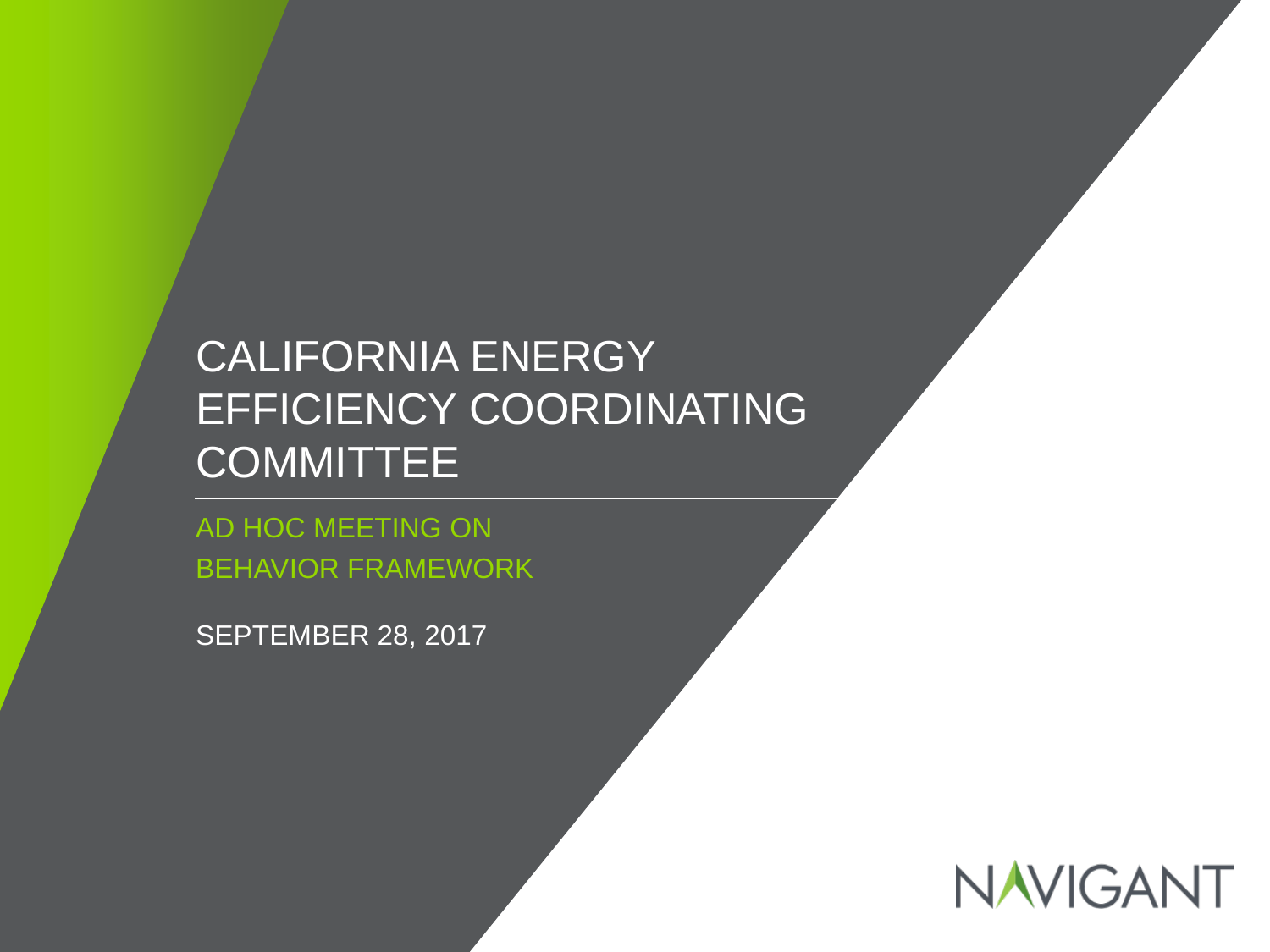**Purpose:** Provide stakeholders with an overview of recent and past efforts to establish new guidance on behavioral programs in California with a focus on the recent work of the behavioral working group and the new guidelines emerging from the working group discussions. It is also an opportunity for CAEECC members to ask questions, voice concerns and share comments.

This meeting is NOT an effort to develop a work paper for behavior nor a venue to discuss outsourcing process or the viability of particular vendor initiatives.

**Objective:** Receive stakeholder feedback on progress to date and communicate next steps in the process.

#### **Meeting Agenda**

- 1. The History and Purpose of the Behavior Framework Effort
- 2. The Purpose of the Energy Behavior Working Group
- 3. Summary of Working Group Recommendations
- 4. Next Steps and Opportunities for CAEECC Review
- 5. Discussion and Q&A

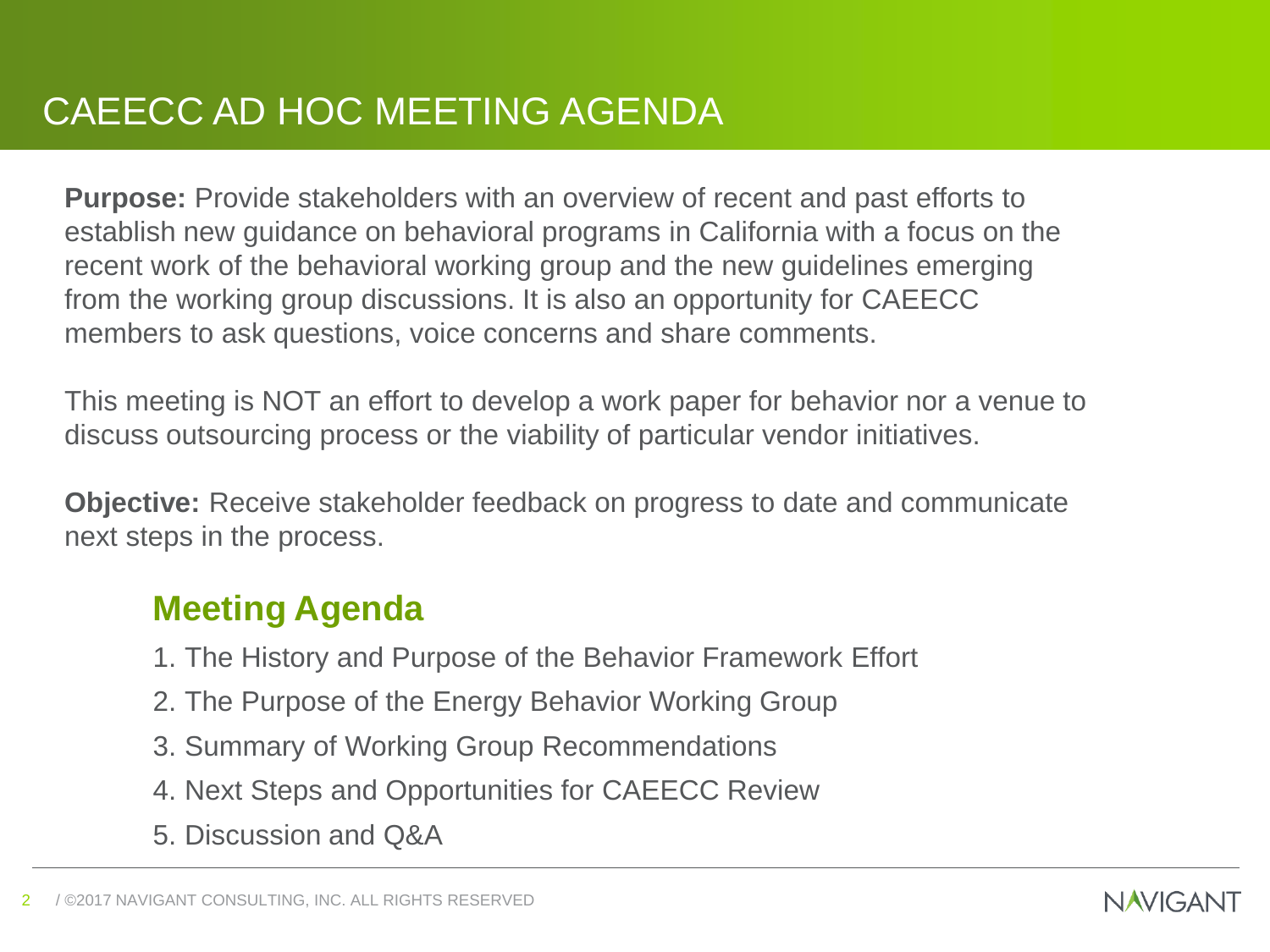**Problem:** Past definitions of behavior-based energy programs in California limited the savings that could be achieved by restricting programs to those that employed:



While this old definition has expired, it has resulted in a lack of clarity concerning what qualifies as a *behavioral program.*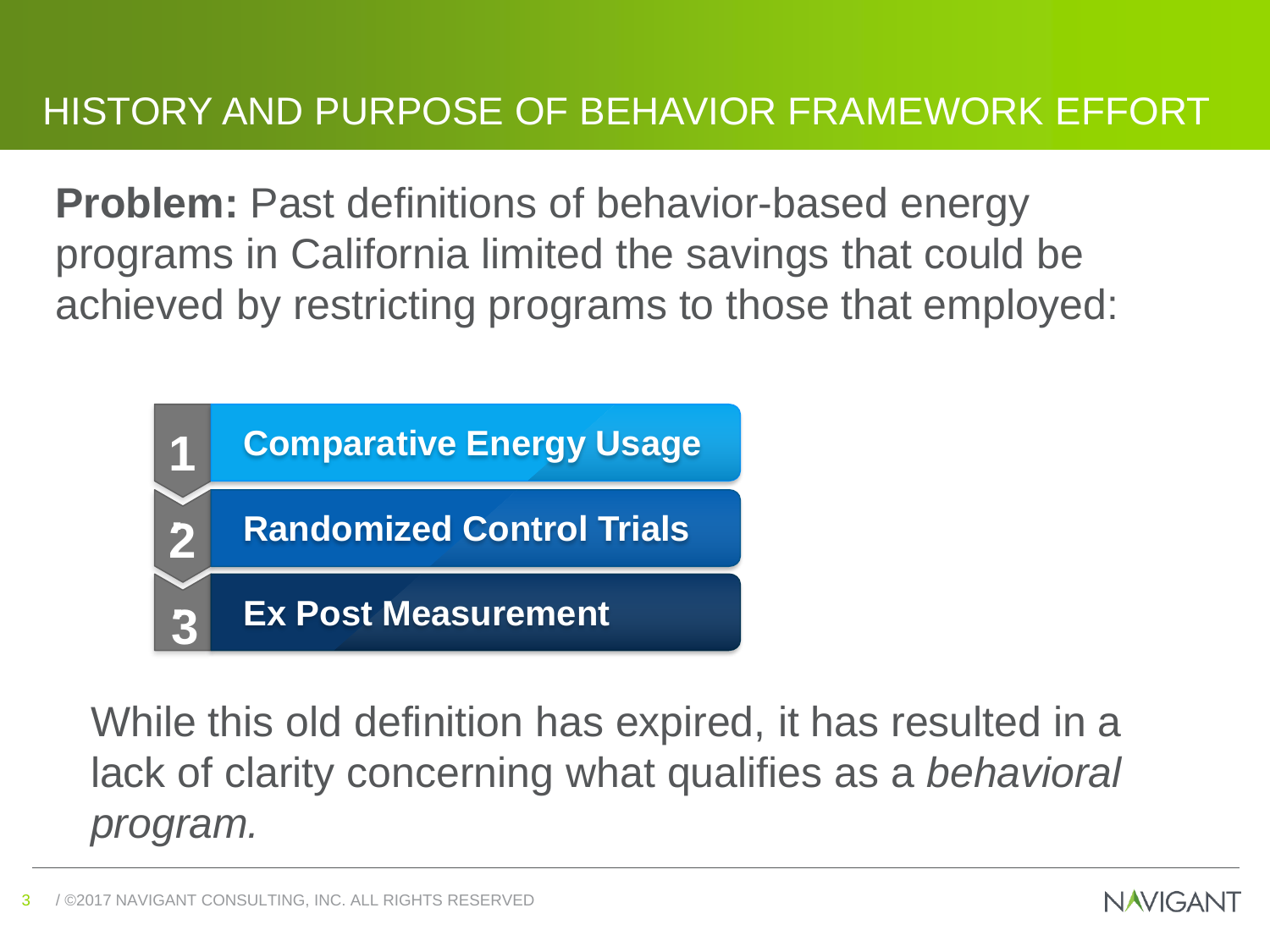## TIMELINE

| <b>AB32</b><br>Global                                                                                             |  | <b>Restrictive</b>                                                               | <b>McKinsey study</b>              | estimates<br>potential                                                          | <b>SB488 IDs</b><br>behavior as       | <b>Residential</b><br><b>Behavior Market</b><br>Characterization<br><b>Study</b>                        |                                                                 |  | <b>New</b><br>strawman<br>proposal &                                                   |  |
|-------------------------------------------------------------------------------------------------------------------|--|----------------------------------------------------------------------------------|------------------------------------|---------------------------------------------------------------------------------|---------------------------------------|---------------------------------------------------------------------------------------------------------|-----------------------------------------------------------------|--|----------------------------------------------------------------------------------------|--|
| Warming<br><b>Solutions</b><br>Act                                                                                |  | definition<br>upheld<br>$(D. 12-11-015)$                                         | behavioral<br>savings at<br>16-20% |                                                                                 | comparative<br>energy use<br>programs |                                                                                                         | recommends<br>expansion of<br>definition                        |  | <b>CA</b><br><b>Behavior</b><br><b>Summit</b>                                          |  |
| 2006                                                                                                              |  | 2012                                                                             |                                    | 2013                                                                            | 2013                                  | 2015                                                                                                    |                                                                 |  | 2016                                                                                   |  |
|                                                                                                                   |  |                                                                                  |                                    |                                                                                 |                                       |                                                                                                         |                                                                 |  |                                                                                        |  |
| 2009<br>Recognition of<br>behavioral<br>programs &<br>creation of<br>restrictive<br>definition<br>$(D. 10-4-029)$ |  | 2013<br><b>SB488 IDs</b><br>behavior as<br>comparative<br>energy use<br>programs |                                    | 2013<br>Development<br>of CA IOU<br><b>Behavior</b><br><b>Straw</b><br>proposal |                                       | 2015<br>SB350 doubles<br>statewide EE<br>savings targets<br>& authorizes<br>use of behavior<br>programs | 2016<br><b>Automatic</b><br>repeal of<br>behavior<br>definition |  | 2017<br><b>Convening</b><br>of CA<br><b>Behavior</b><br><b>Working</b><br><b>Group</b> |  |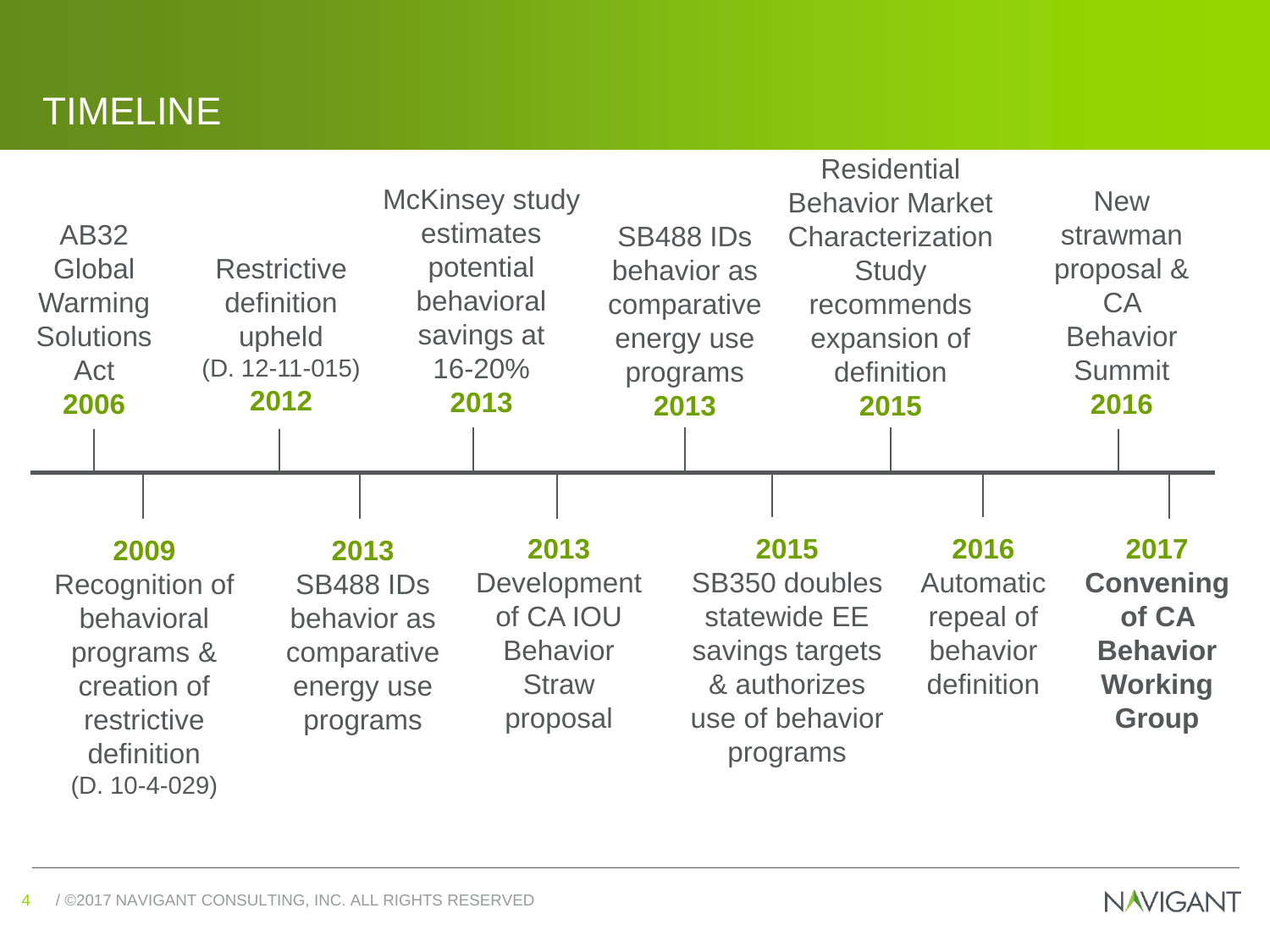#### STAKEHOLDER FEEDBACK ON THE EXPIRED DEFINITION

- ➢ **It limits the types of programs that utilities, service providers, and program evaluators can develop, implement, or evaluate.**
- ➢ **The approach should be broadened to allow for a greater range of program strategies and evaluation techniques.**
- ➢ **The adoption of a new, broader framework for behavior program is likely to result in more behavioral program offerings in their company.**

*Source: Stakeholder interviews and surveys prior to the 2016 Behavior Summit.*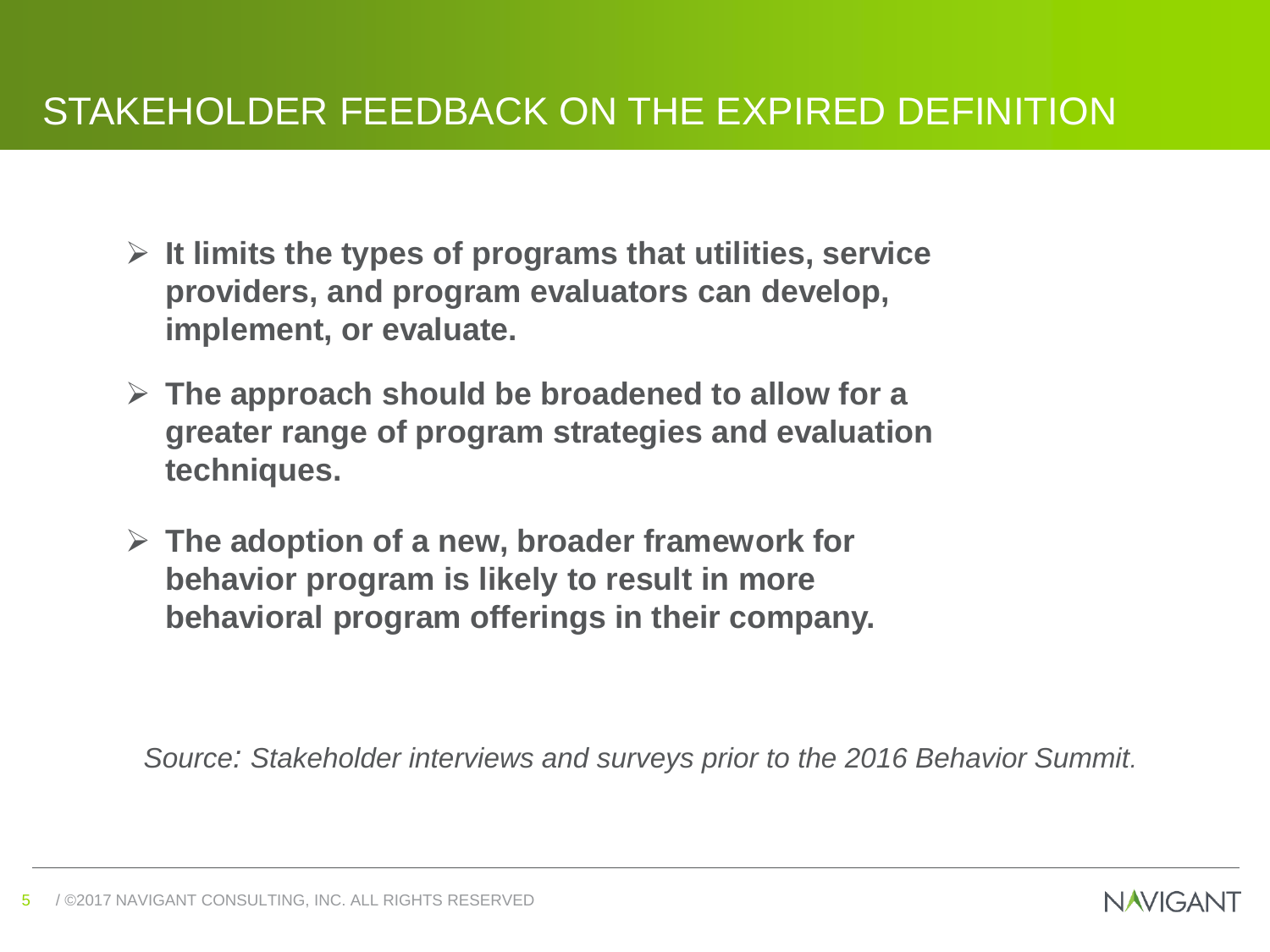## WHY NEW GUIDANCE IS NEEDED

|                         | Goal                                                                                                                                                                                     | <b>Strategy/Tactics</b>                                                                                                                                                                                                                                                                           |
|-------------------------|------------------------------------------------------------------------------------------------------------------------------------------------------------------------------------------|---------------------------------------------------------------------------------------------------------------------------------------------------------------------------------------------------------------------------------------------------------------------------------------------------|
|                         | Reduce utility uncertainty and increase confidence in<br>utilities' ability to gain CPUC approval to pursue<br>alternative types of programs (i.e. behavioral<br>programs)               | Specification of guiding principles that characterize the types of<br>programs that are likely to be approved with particular clarity around<br>the types of behaviors that do or do not qualify and the types of<br>evaluation strategies and methods that will be accepted by evaluators.       |
|                         | Increase the development of innovative programs<br>and associated benefits (including energy savings)                                                                                    | Create a broader and more flexible behavior framework that<br>encourages the use of a wider range of potential social science<br>strategies (including, but not limited to, social norms).                                                                                                        |
| $\overline{\mathbf{3}}$ | Reduce the EM&V barriers to innovation and<br>evaluation by expanding the range of accepted<br>evaluation strategies and methods to include more<br>than just Randomized Control Trials. | Recognize a broader set of accepted industry strategies and methods<br>for the design and evaluation of non-traditional programs that includes<br>experimental and quasi-experimental approaches.                                                                                                 |
|                         | Limit the amount of effort expended pursuing<br>approaches that are unlikely to prove fruitful or<br>impactful.                                                                          | Require the use of peer-reviewed social science insights or tested<br>strategies from other fields as the basis for designing behavioral<br>intervention strategies and allow for rapid test/learn approaches to<br>provide fast, directionally correct feedback before implementing at<br>scale. |
| $5\phantom{1}$          | Enhance utilities' confidence and ability to claim<br>savings associated with non-traditional or "mixed"<br>programs (if/when savings are found)                                         | Create a set of guiding principles for program design and evaluation<br>and determine the circumstances under which they should be applied                                                                                                                                                        |
| $6 \overline{6}$        | Enhance utilities confidence and use of standard or<br>flexible approaches for attributing program-related<br>savings.                                                                   | Create a set of guiding principles for savings attribution.                                                                                                                                                                                                                                       |

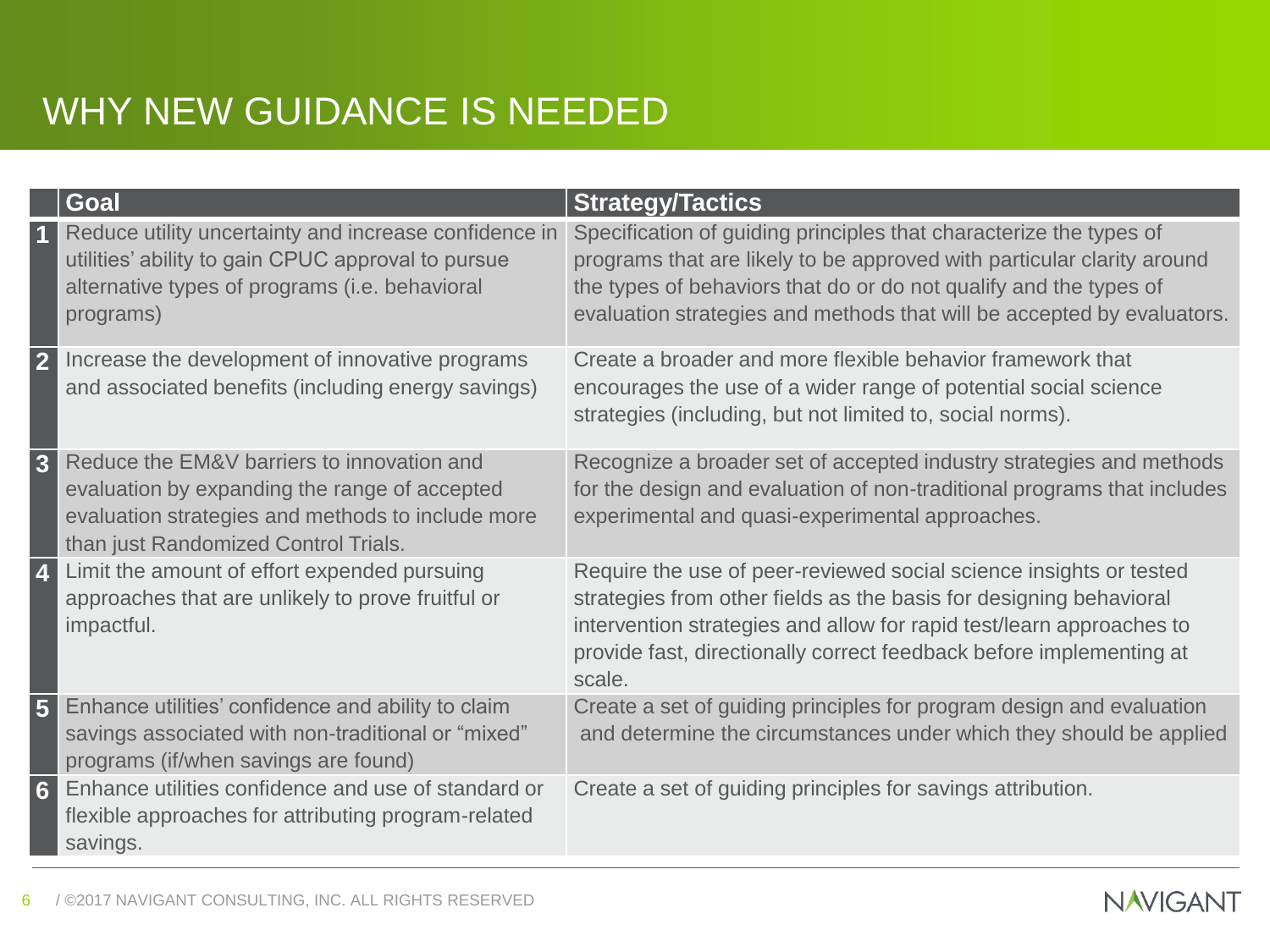California IOUs and other stakeholders have been working to broaden the prior approach to:

- gain clarity
- reduce risk
- encourage innovation, and
- enhance behavioral program offerings

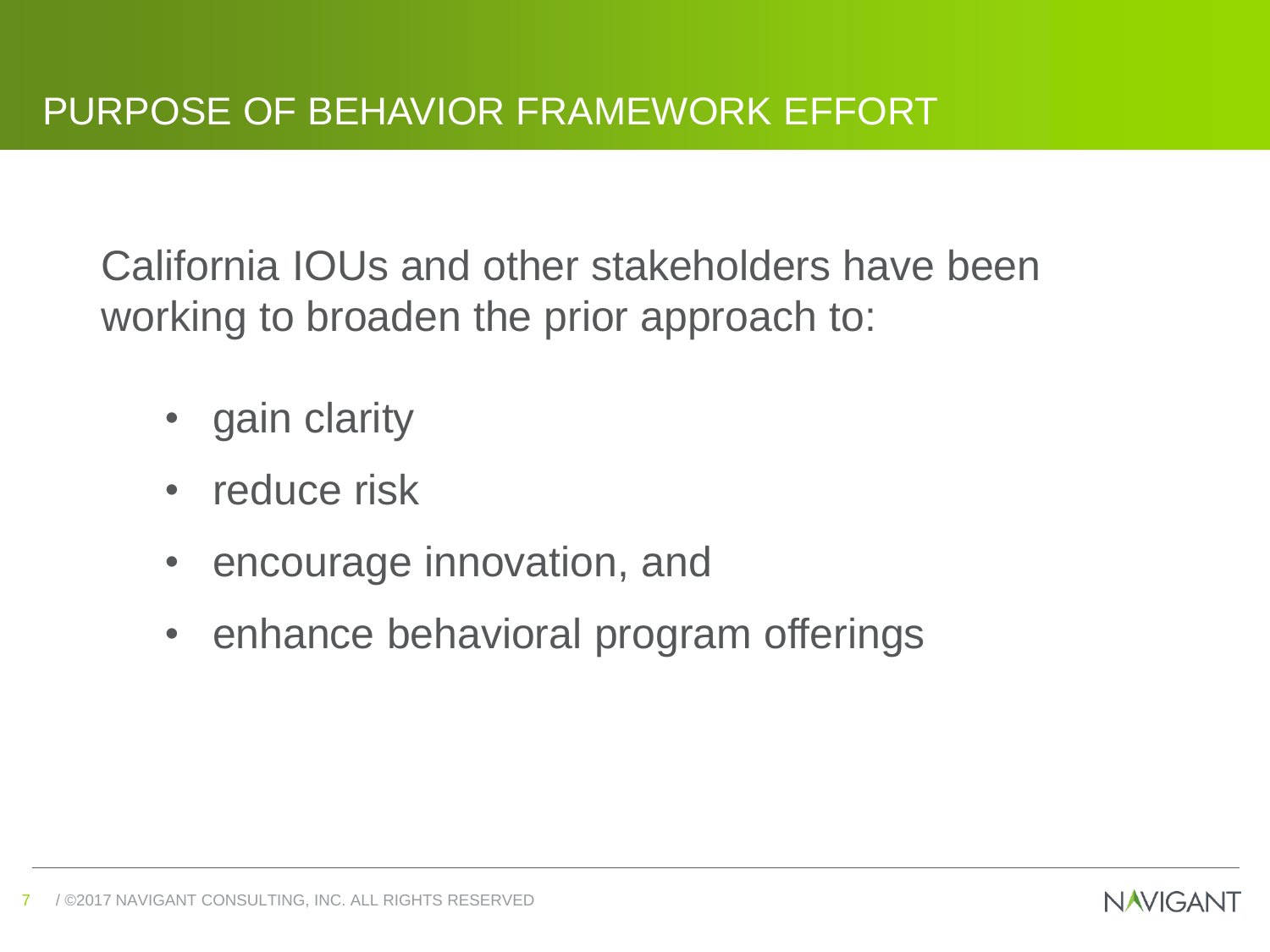*To build on the 2016 Behavior Summit discussion and "California Behavioral Definition: Review and Recommendations" white paper to propose a new or updated set of guidelines for behavior-based energy programs in the state of California.*

- $\triangleright$  To provide recommendations not new legislation
- $\triangleright$  To find solutions that encourage rather than restrict innovation
- $\triangleright$  To provide some delineation around what is a behavior program and what isn't

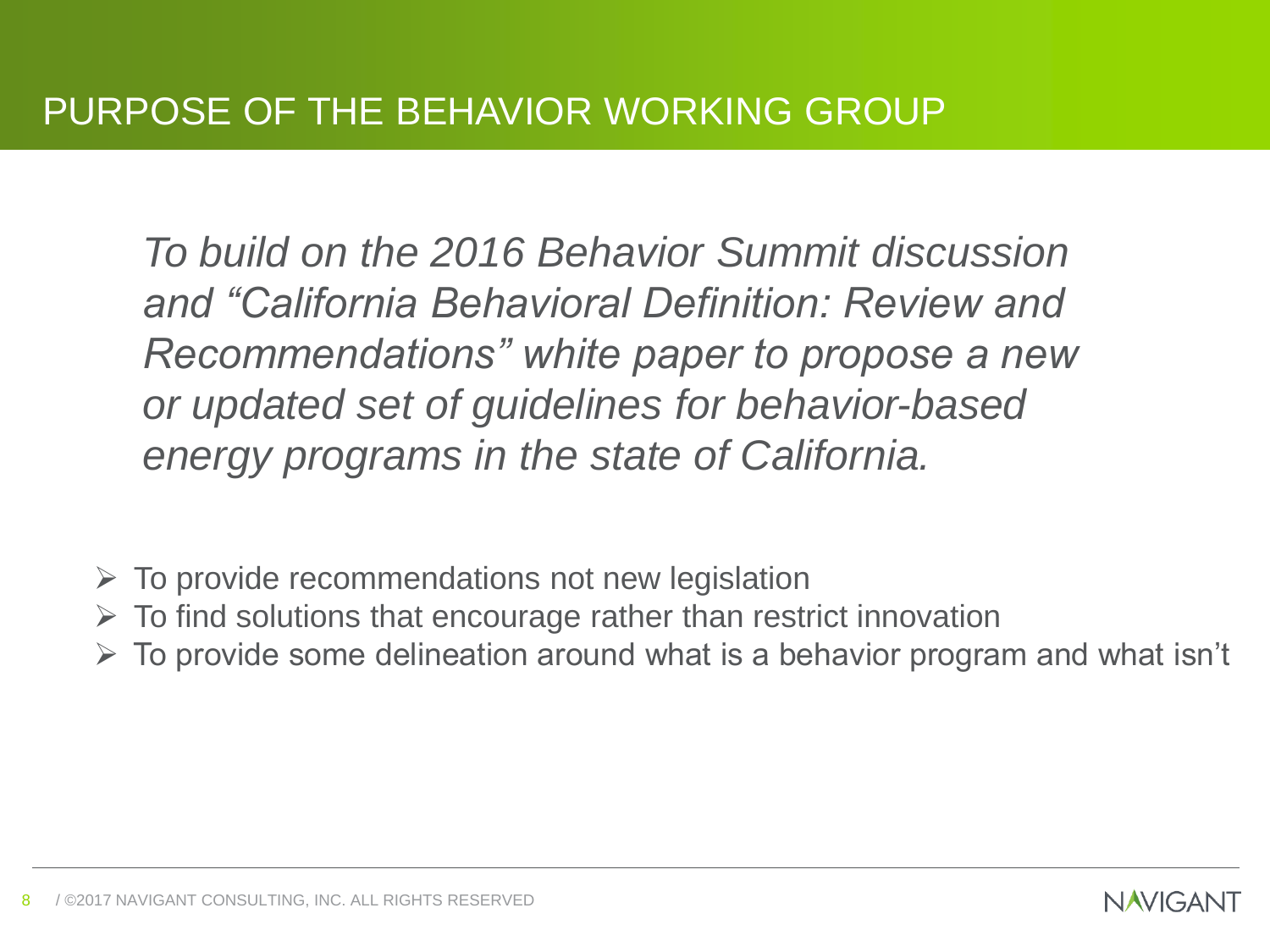Caroline Chen (Rep. SDG&E) Kimberly Conley (PG&E) Michelle Cook (SoCalGas) Karen Ehrhardt-Martinez (Navigant) Hazlyn Fortune (CPUC) Peter Franzese (CPUC) Beth Karlin (SeeChange) Karen Kniel (PG&E) Jill McGhee (SDG&E) Chad Ihrig (SDG&E) Liza Legaspi (SoCalGas)

Lucy Morris (PG&E) Loan Nguyen (SoCalGas) Derek Okada (SCE) Ralph Prahl (Rep. CPUC) Reese Rogers (CPUC) Sergio Rojas (SoCalGas) Ashley Sauer (SCE) Corrine Sierzant (SoCalGas) Brian A. Smith (PG&E) Larry Tabizon (SCE) Piotr Urbanski (SCE)

These individuals were selected to participate in the California Behavior Working Group and participated in one or more of the working group sessions or provided comments or feedback outside of the working group meetings.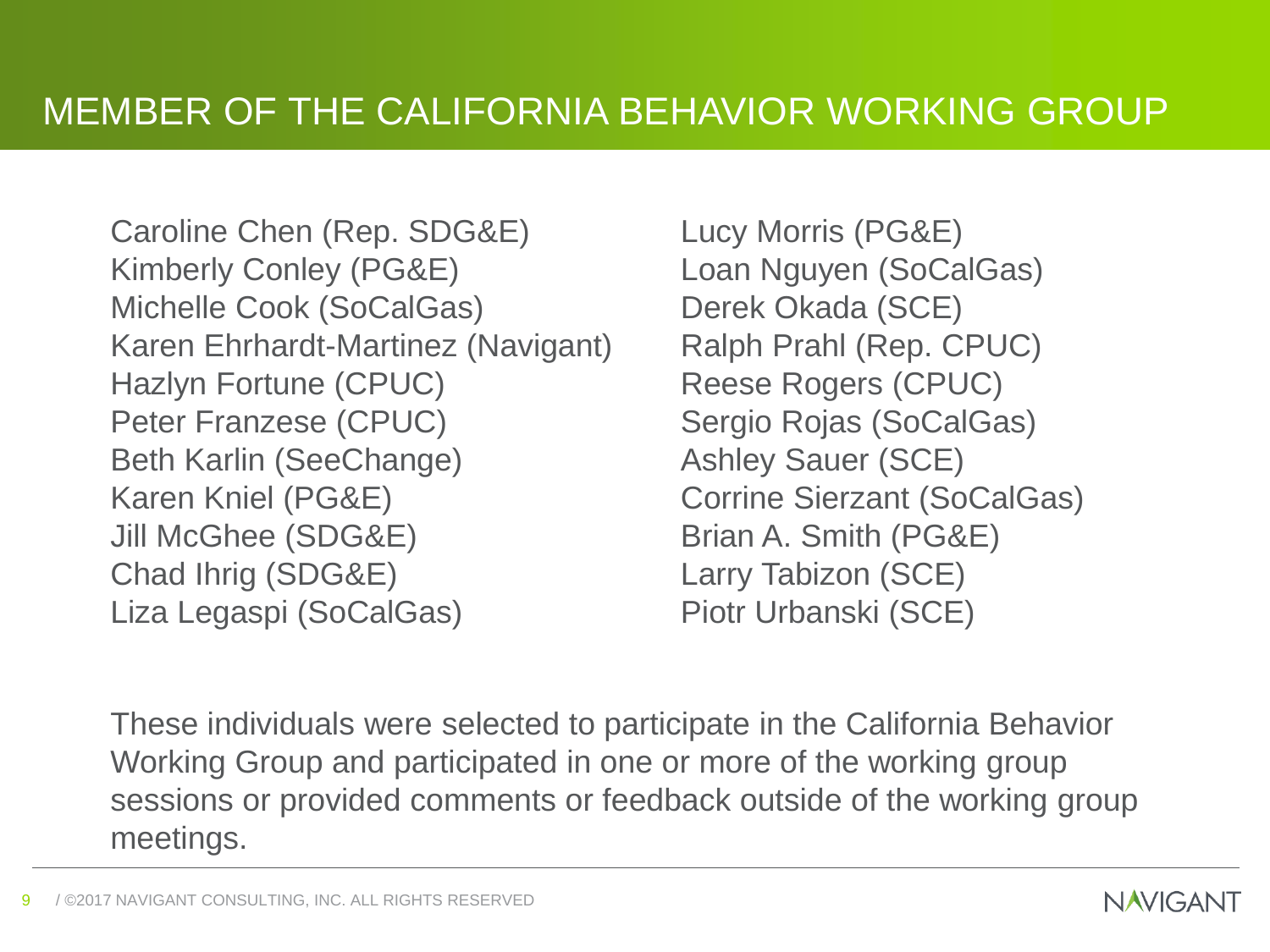The proposed framework identified three core components of programs.

#### **Three Core Framework Components:**

In order to qualify as behavioral, a program must …

**Focus on behavior**

**Use social science levers**



1) Be able to specify the type(s) of behavior(s) that it seeks to change -- (Behavior Targeting Component)



**Be evaluable + attributable**  …without double counting!

2) Use one or more approaches to program intervention that are rooted in applied social science - (Social Science Strategy Component) and

3) Measure savings via a research design that uses accepted industry methods and allows for comparisons across programs to infer causality of programs and/or program components - (Evaluability Component)

**NAVIGANT**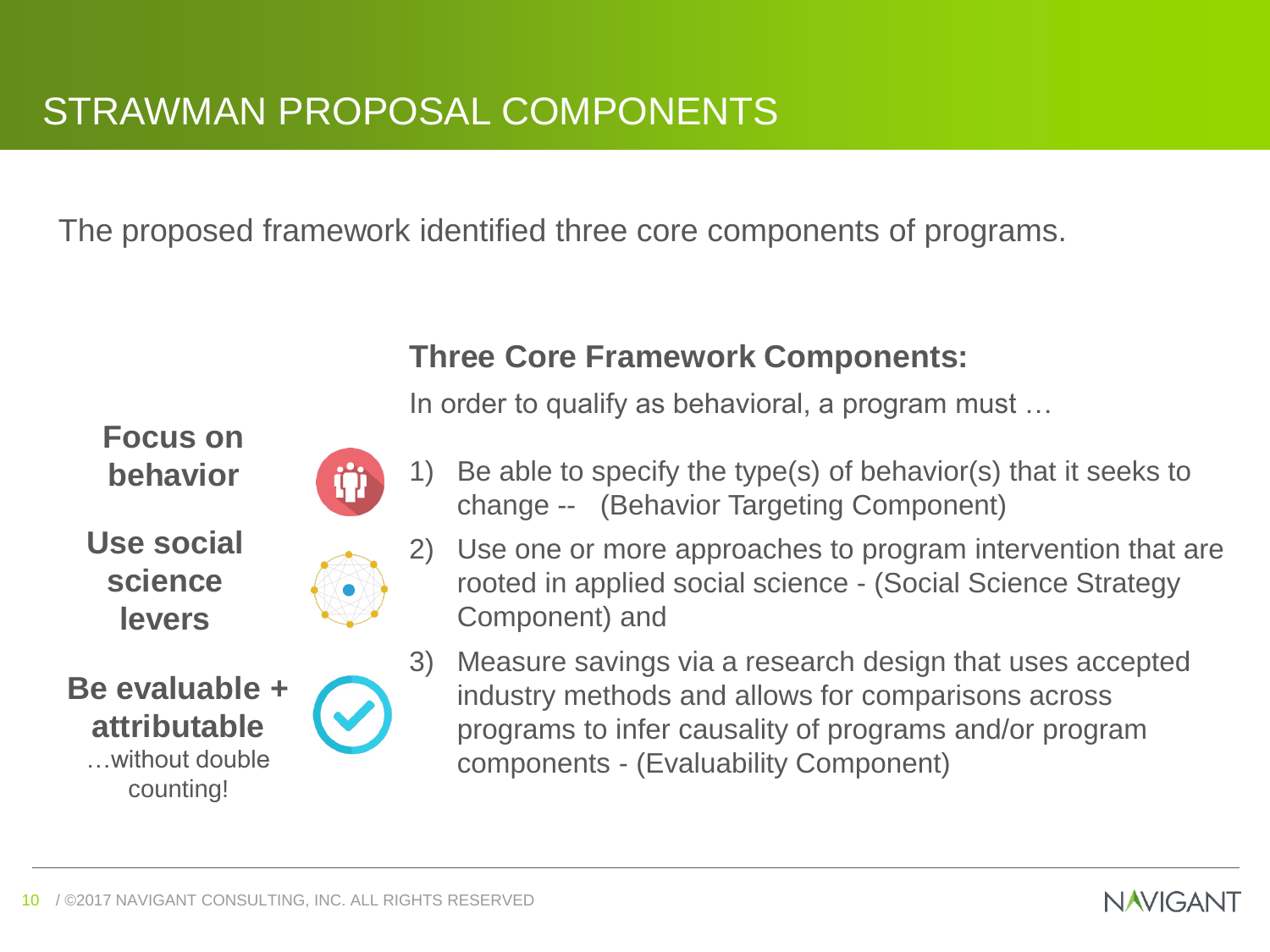#### STRAWMAN PROPOSAL: COMPONENT 1



In order to qualify as behavioral, a program must …

1) Be able to specify the type(s) of behavior(s) that it seeks to change -- (Behavior Targeting Component)

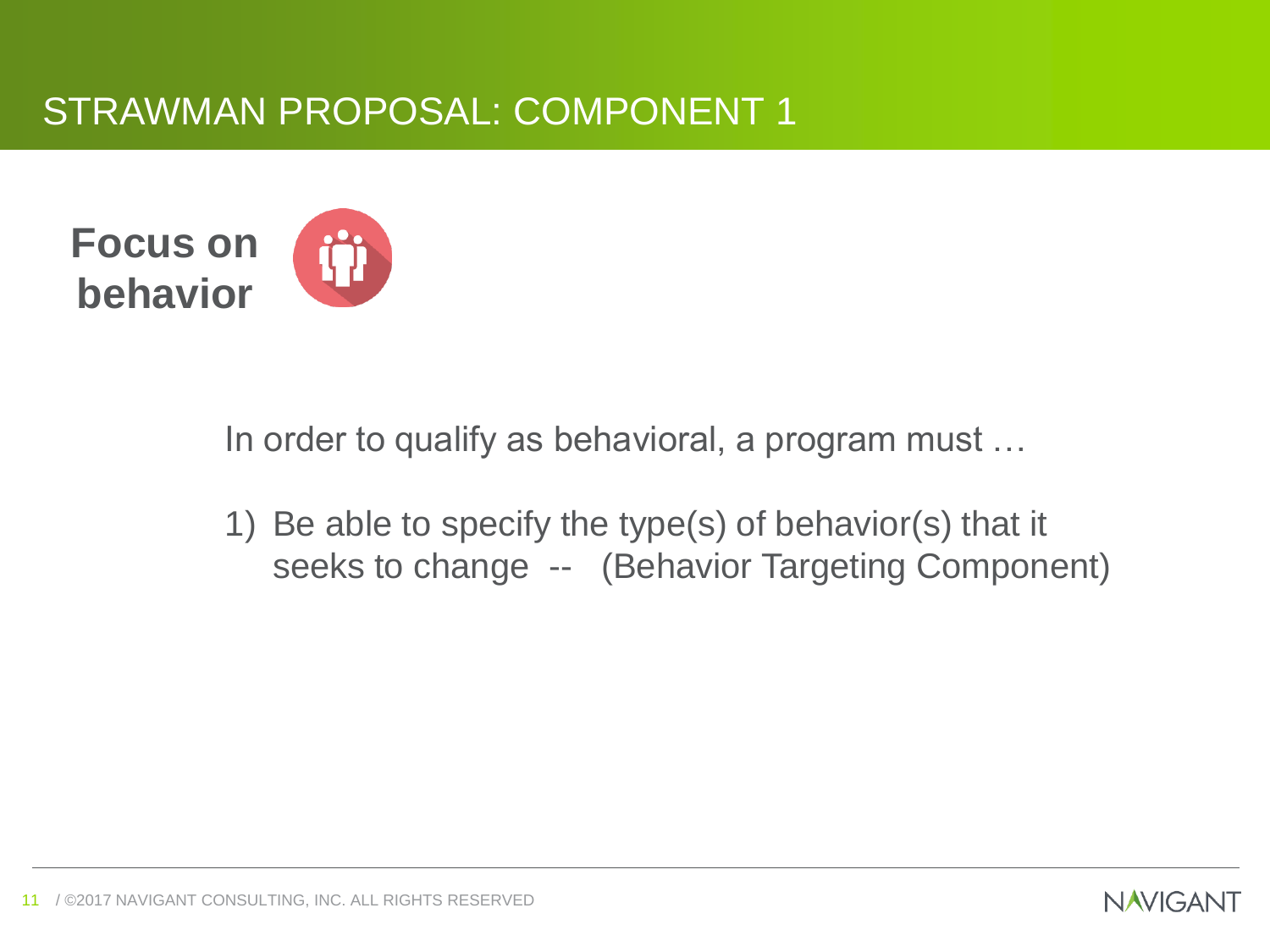#### **Do Specific Target Behaviors Need to be**

**Identified/Specified?** Behavior programs should specify *at least* one target behavior but can specify more than one target behavior. (i.e. Opower/Oracle's Home Energy Report Program.)

- It may be *preferable* to specify a limited number of behaviors for tracking, measurement and reporting purposes.
- It may be preferable to focus on those behaviors that offer the most savings potential.
- But decisions concerning which behaviors to target and how many are up to the discretion of the IOUs.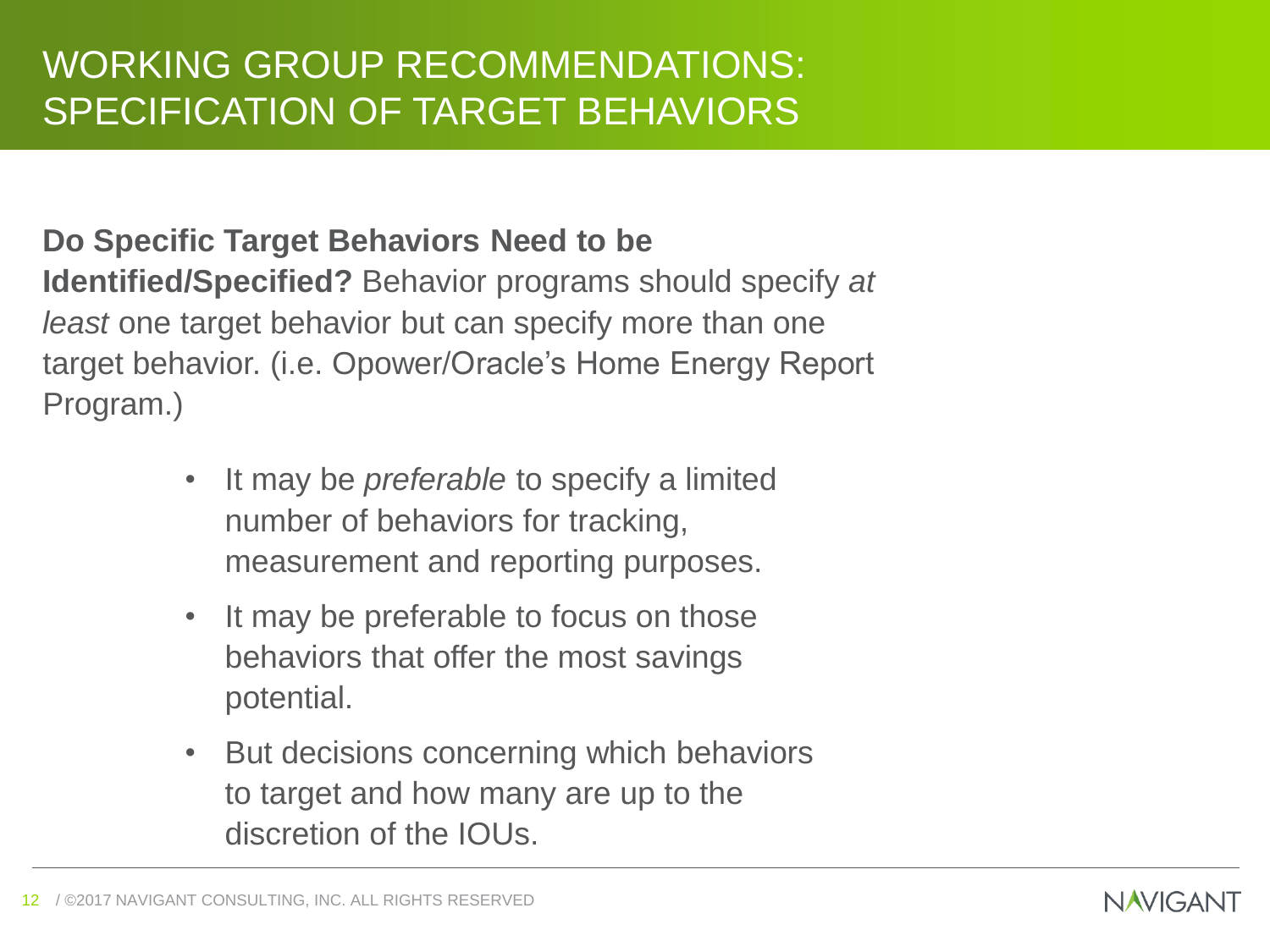## WORKING GROUP RECOMMENDATIONS: TECHNOLOGY ADOPTION AND LIFT

**Can Behavior Targets include the Adoption of EE Technologies?**  Behavior programs can target an increase in technology adoption and participation in traditional utility programs (often technology rebate programs) if the purchase of the technology is among several different target behaviors and the other targets include a focus on the *use* of existing technologies**.**

- The savings from the programmatic lift provided by the behavior program may be attributed to the behavior program but would require that the added savings be measurable and take into account the validity and reliability of the attribution measures.
- The decision on attribution of savings should be left up to utility staff.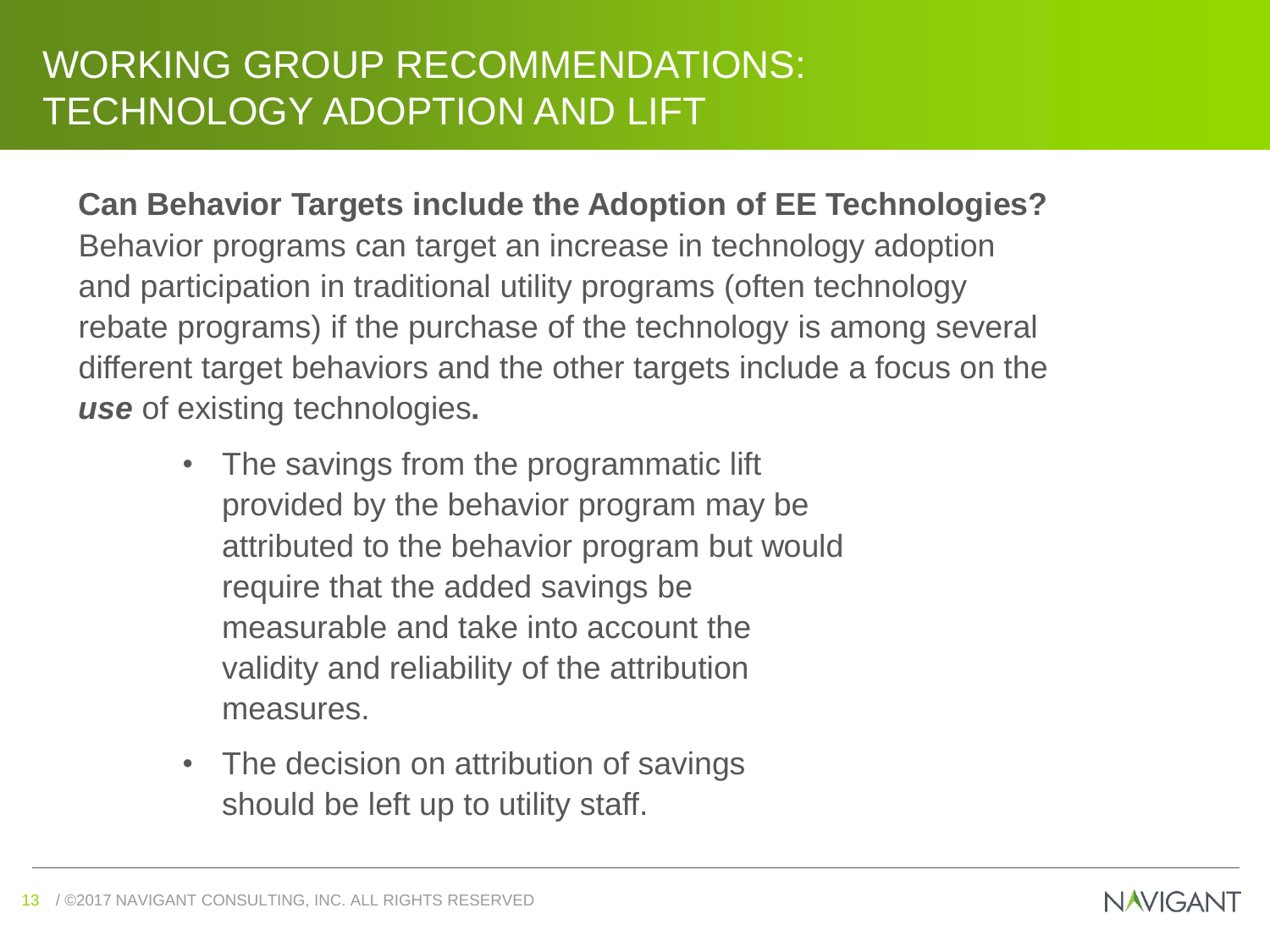#### **Can Behavior Targets Include Installation Behaviors and Non-Deemed Technologies?**

Target behaviors may focus on increasing the installation of no-cost and low-cost technologies when installation of those products is of particular salience to the success of an existing program and installation has been shown to be otherwise problematic (i.e. LEDs or low-flow shower heads).

Similarly, behavior programs may target (and claim savings for) customers' purchase or acquisition of no-cost and low-cost, energyefficient technologies when those products are not part of an existing utility program.

• Behavior programs that seek to target and claim savings from these types of behaviors should also target "technology use" behaviors and should not be strictly focused on technology acquisition.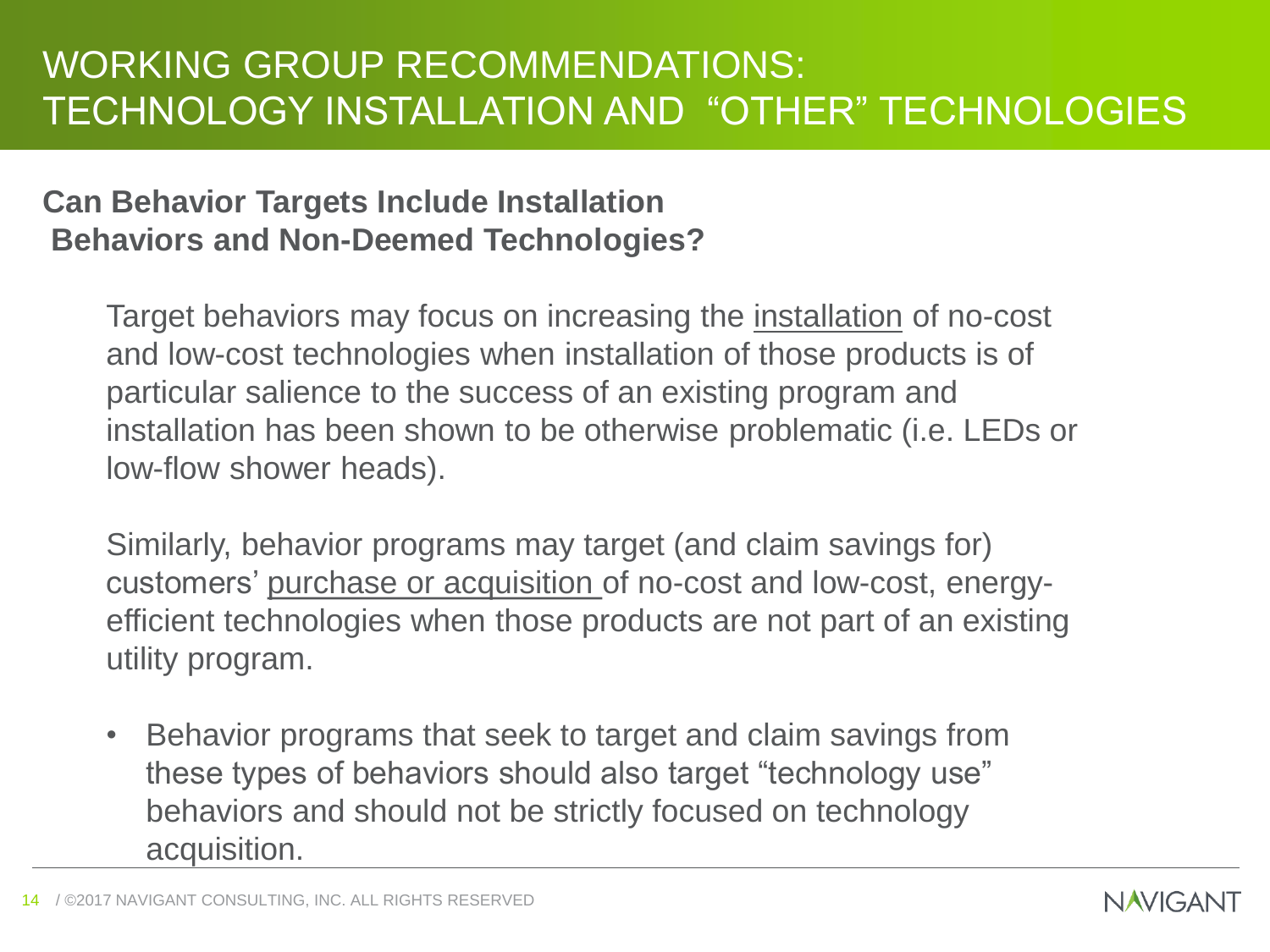**Can Behavior Targets include Enabling Technologies?** 

**Rebated Enabling Technologies:** If the enabling technology is rebated, then the savings should not be counted as behavioral but there could be an add-on program that is focused on the *use* of those technologies with the goal of deepening or prolonging savings. Savings from those efforts would count as behavioral.

**Non-Rebated Enabling Technologies**: If the enabling technology is not rebated, then the savings should be counted as behavioral *if behavior plays a major role in achieving the savings* (as with lighting) *and the focus of the program is on how people use the technology.*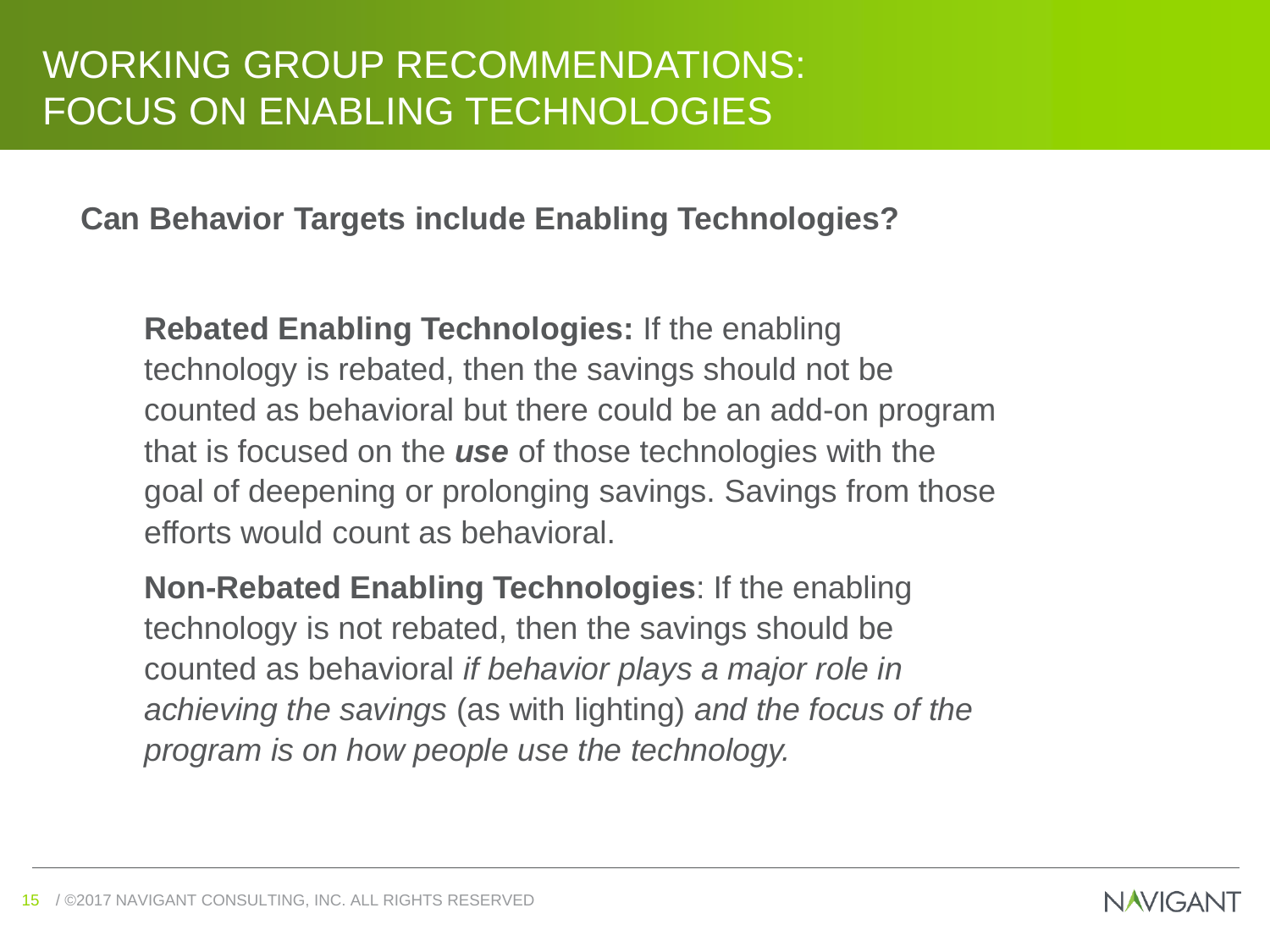**Can Behavior Targets include Demand Response Behaviors?** 

**Behavior and Demand Response:** Demand response behaviors should be considered eligible within the behavior framework, however it may be difficult given the silos that exist between energy efficiency and demand response.

• In order to include DR-related savings, proposals may need to be able to distinguish DR-related savings from the associated EE savings for EM&V purposes.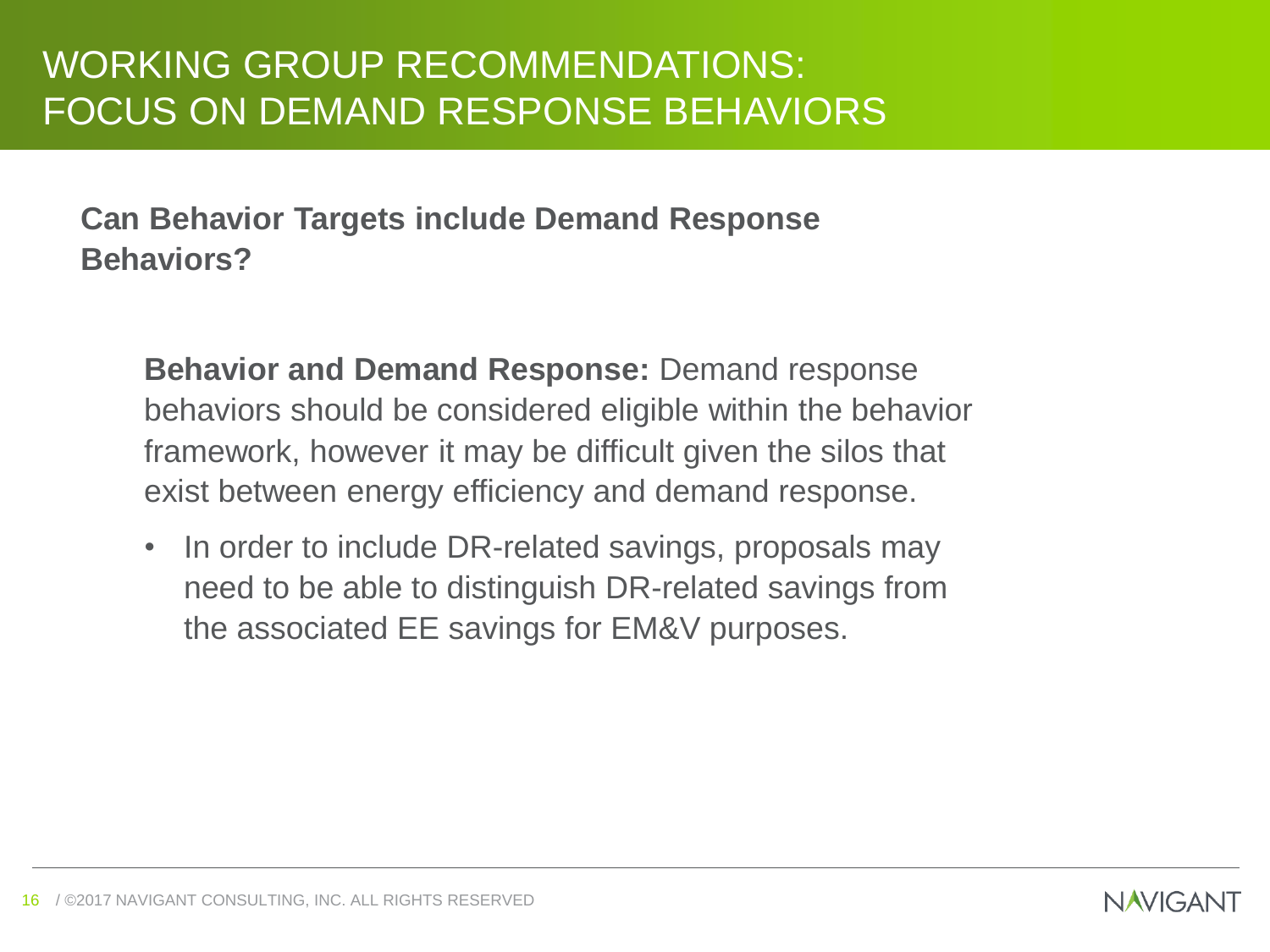**Can Behavior Targets include Technology Maintenance Behaviors?** 

**Maintenance Behaviors:** Equipment maintenance that results in energy savings is a valid target behavior as long as the program design involves more than a one-time marketing effort.

Programs can focus on encouraging the purchase of services or DIY maintenance efforts such as flushing hot water heaters as long as they are "programmatic" in nature.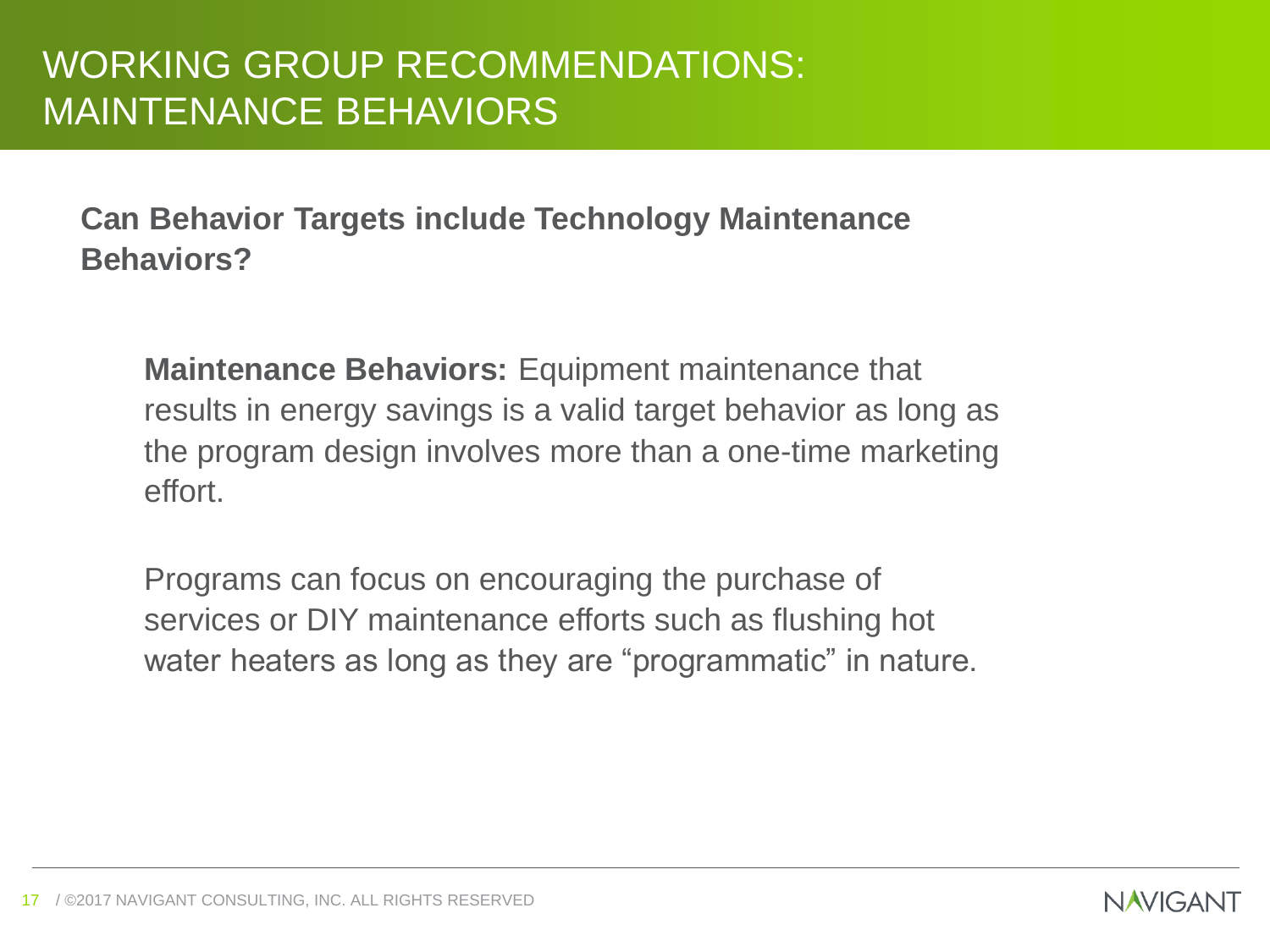**Can Behavior Targets include Community-wide Challenges and Competitions?**

**Challenges and Competitions:** Challenges and competitions like PG&E's "Step Up and Power Down" initiative are an acceptable approach assuming that the effort meets the other framework criteria, particularly the EM&V criteria.

• Such efforts should provide specific suggestions concerning what actions people should take in order to reduce their energy consumption.

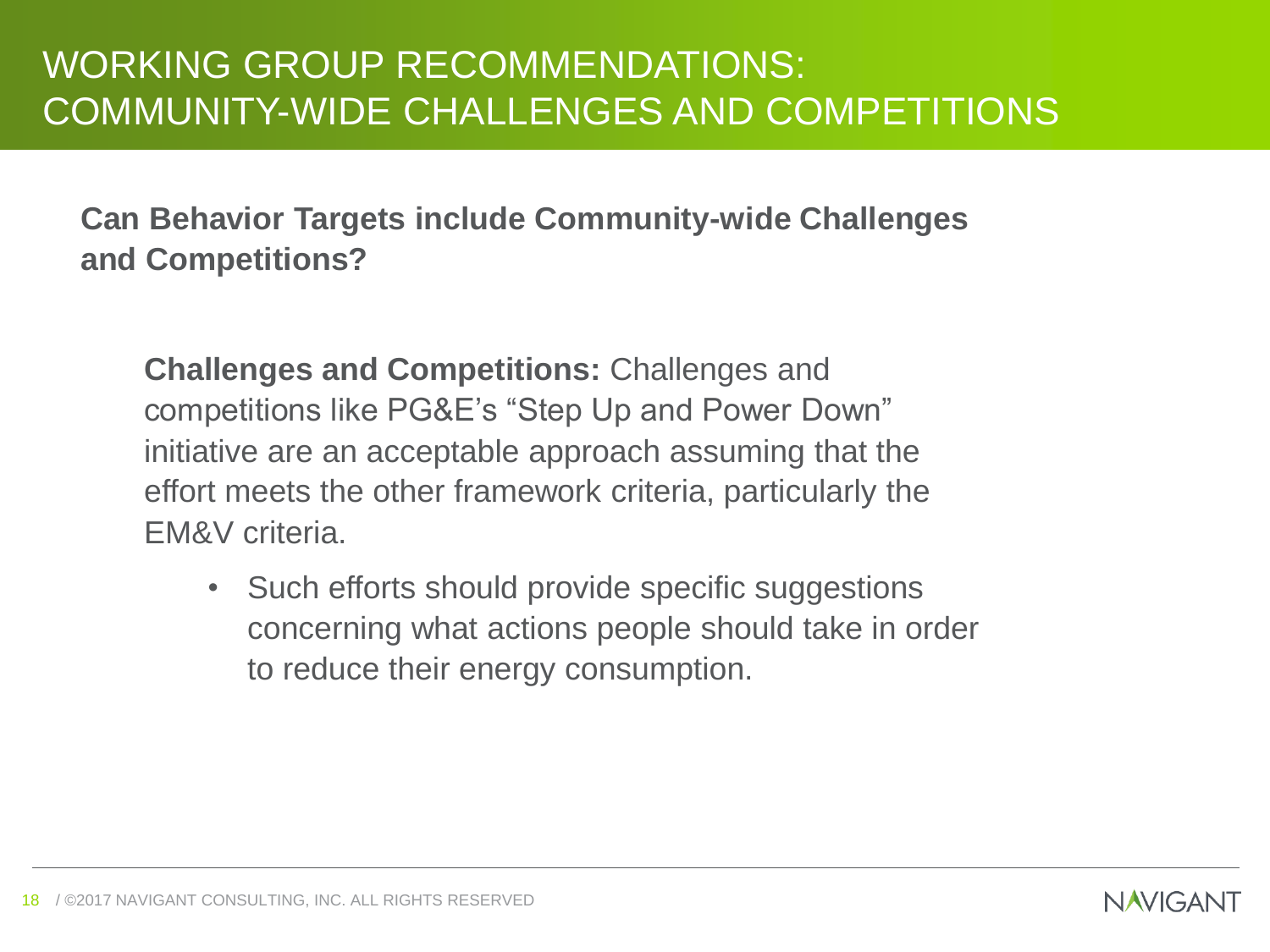Programs should specify *at least* one but potentially more than one target behavior.

| <b>Technology Acquisition</b>                | <b>Technology Use</b>                               |
|----------------------------------------------|-----------------------------------------------------|
| Technologies that are part of other utility  | Installation of no/low-cost technologies when       |
| programs if the behavior program also        | installation of those products is of particular     |
| focuses on technology use. Would need to     | salience to the success of an existing program      |
| estimate "lift" associated with behavior     | and installation has been shown to be otherwise     |
| and determine attribution.                   | problematic                                         |
| Adoption of no and low-cost measures         | Demand response behaviors that result in            |
| that are not part of an existing utility     | energy savings.                                     |
| program if the behavior program also         | Challenges and competitions if impacts are          |
| focuses on technology use.                   | evaluable.                                          |
| Enabling technologies that are not rebated   | <b>Equipment maintenance that results in energy</b> |
| if behavior plays a major role in achieving  | savings is a valid target behavior as long as the   |
| the savings (as with lighting) and the focus | program design involves more than a one-time        |
| of the program is also on technology use.    | marketing effort.                                   |
| Should NOT include rebated enabling          | Efforts focused on the use of rebated enabling      |
| technologies.                                | technologies.                                       |

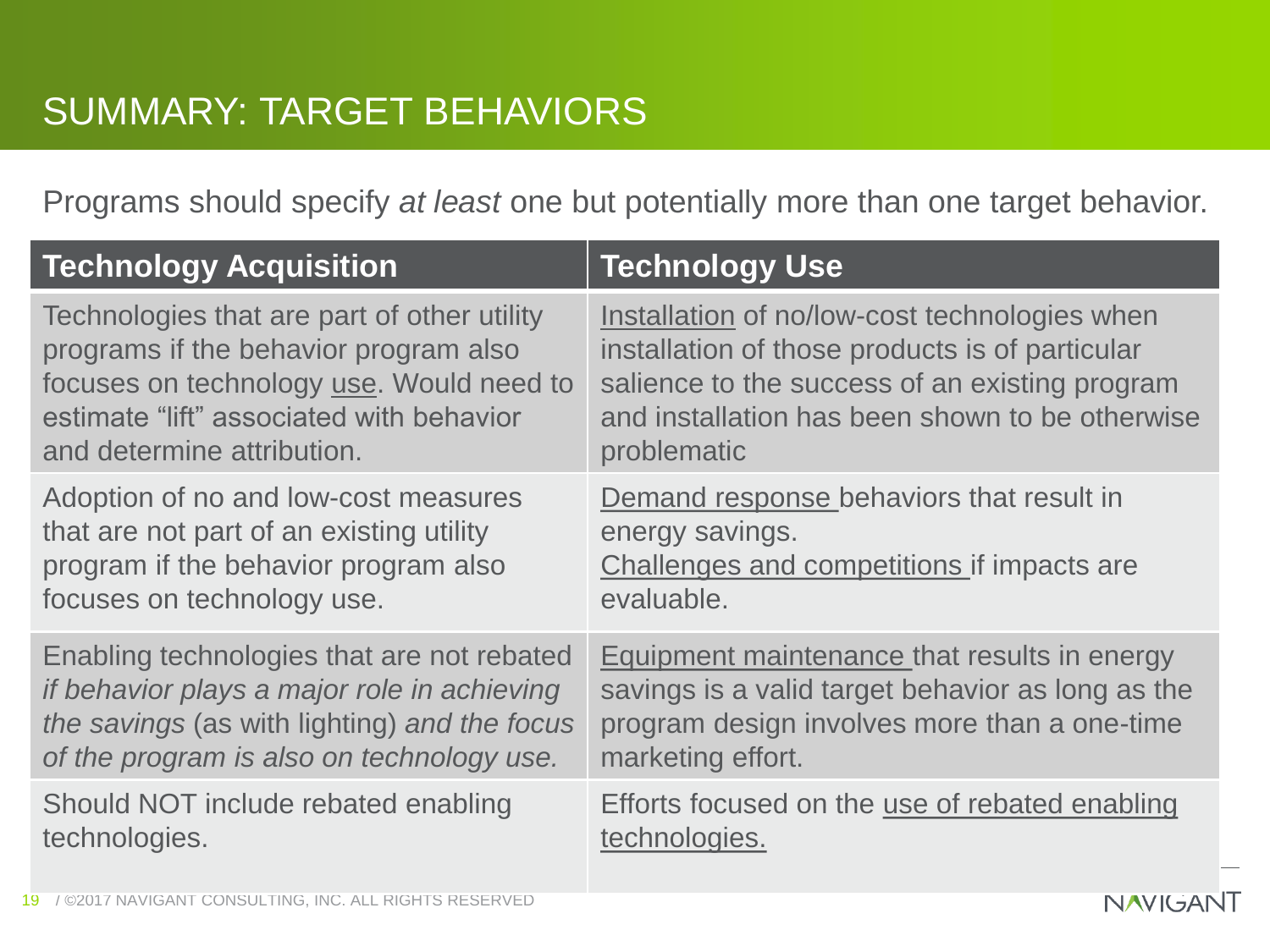THOUGHTS, QUESTIONS AND CONCERNS ABOUT BEHAVIORAL TARGETS???

> PAUSE, CONSIDER, WRITE (PLACE POST-ITS ON FLIP CHART)

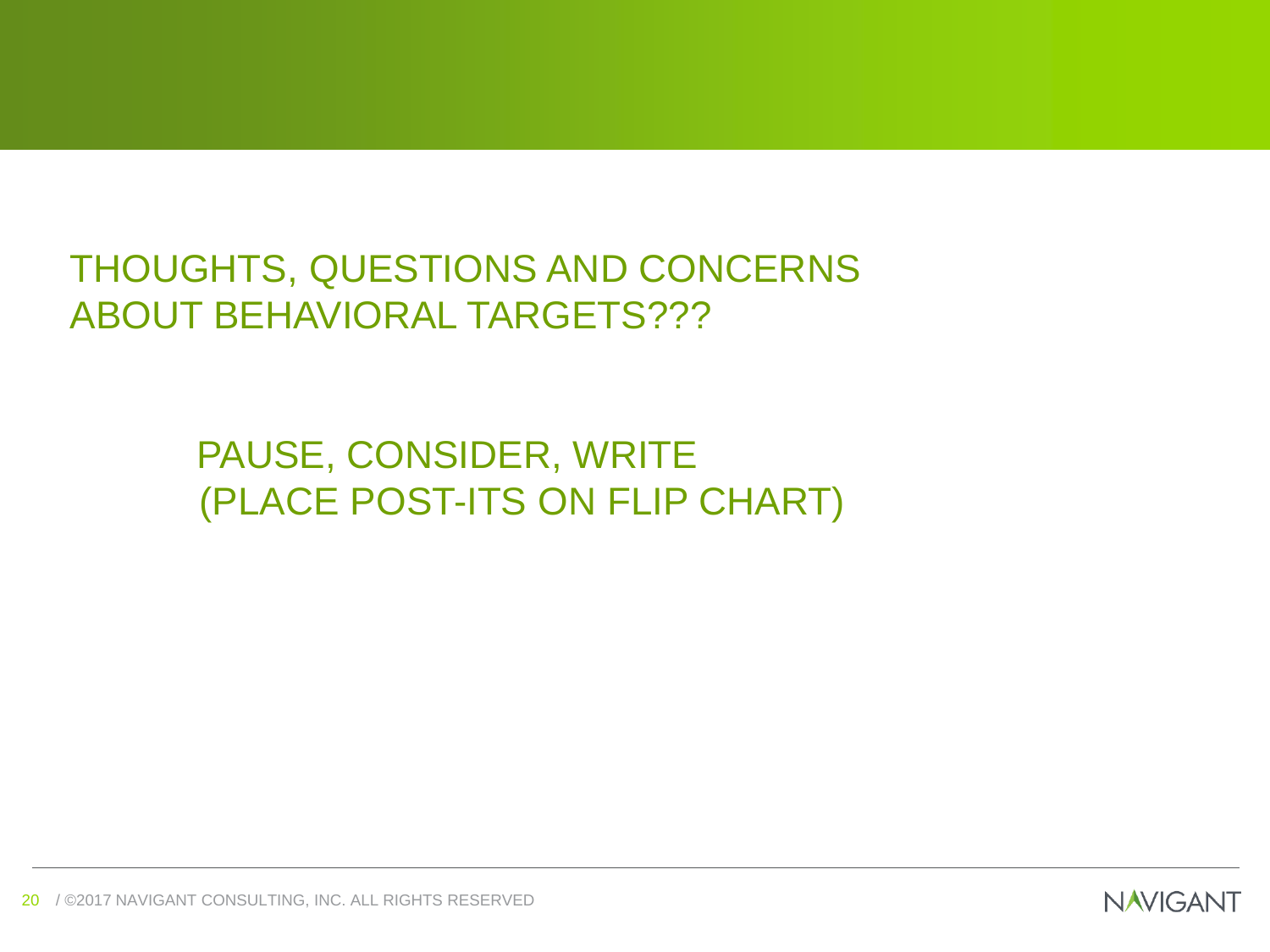## STRAWMAN PROPOSAL: COMPONENT 2

**Use of Social Science Levers**



In order to qualify as behavioral, a program must …

2) Use one or more approaches to program intervention that are rooted in applied social science and empirical evidence concerning the effectiveness of the proposed approach. - (Social Science Strategy Component)

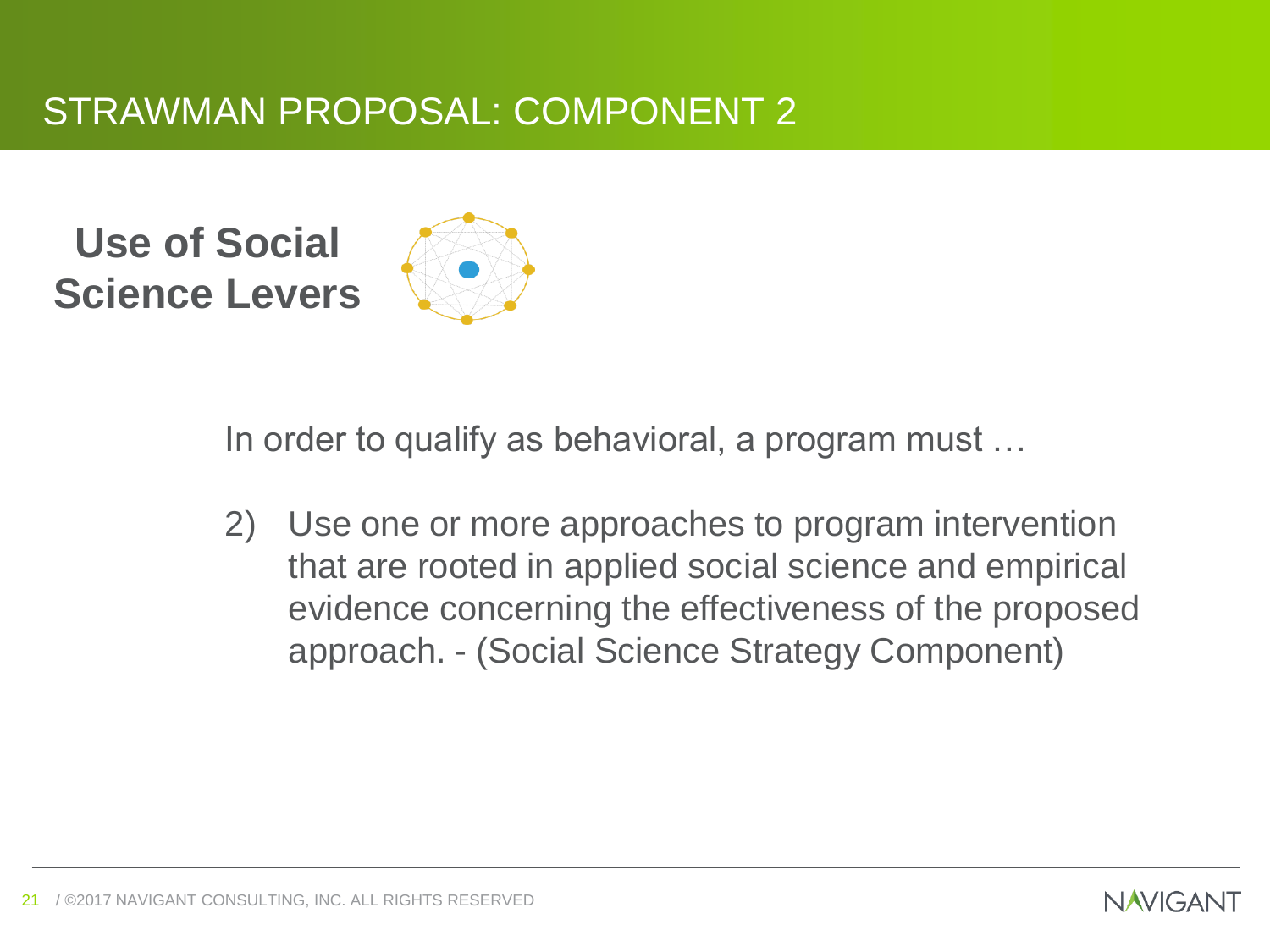- 1. Proposals should include some form of literature review to document the theory and rationale for the study and ensure a basic level of rigor without being overly burdensome.
- 2. The literature review should strive to include a theory of change and empirical evidence when possible. Use of logic models is encouraged.
- 3. Theories of change may come from either social science or industry -specific expertise.
- 4. Empirical evidence may or may not be available for pilot efforts but should be available for program proposals.
- 5. Utilities are encouraged to consult with social science experts when developing program proposals or program designs that employ social science insights.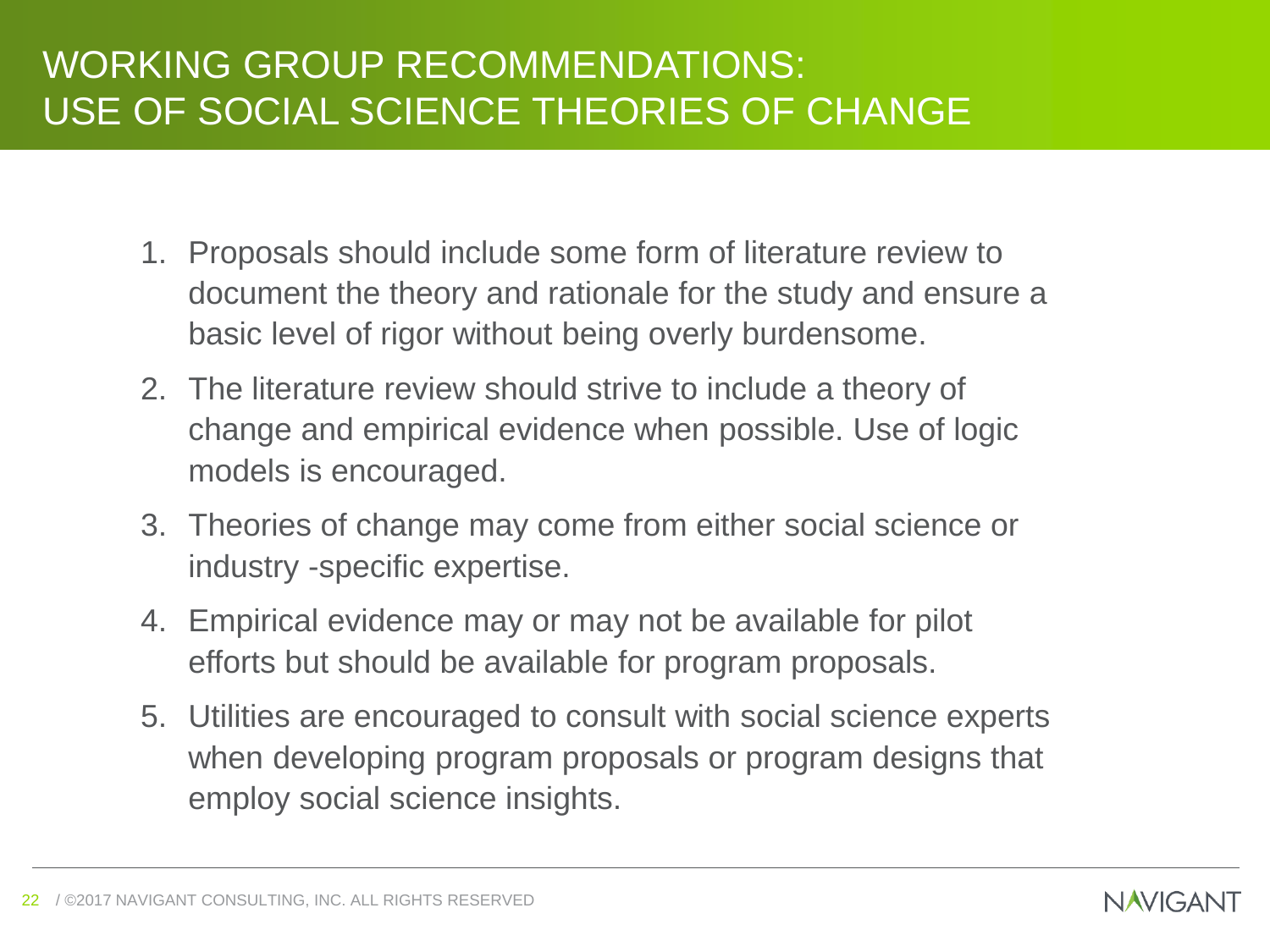#### **Classification of Alternative Sources of Theory and Evidence**

|                       |                                  | <b>Theory of Change</b>                                                  |                                                                                     |  |  |
|-----------------------|----------------------------------|--------------------------------------------------------------------------|-------------------------------------------------------------------------------------|--|--|
|                       |                                  | <b>Social Science</b><br>(ToC based in<br>published, academic<br>theory) | <b>Industry</b><br>(ToC based in non-<br>academic, industry-<br>specific expertise) |  |  |
| Empirical<br>Evidence | <b>Energy</b><br><b>Behavior</b> | Gold                                                                     | <b>Silver</b>                                                                       |  |  |
|                       | Non-energy<br><b>Behavior</b>    | Silver                                                                   | <b>Bronze</b>                                                                       |  |  |

- There is a tension between encouraging innovation and ensuring rigor in the development of proposals.
- The most rigorous proposals will include both a theory of change and evidence.
- The source of theory and evidence is associated with the proposal's level of rigor as shown above.
- The Framework should include a list of useful resources for those lacking familiarity with relevant theories of change.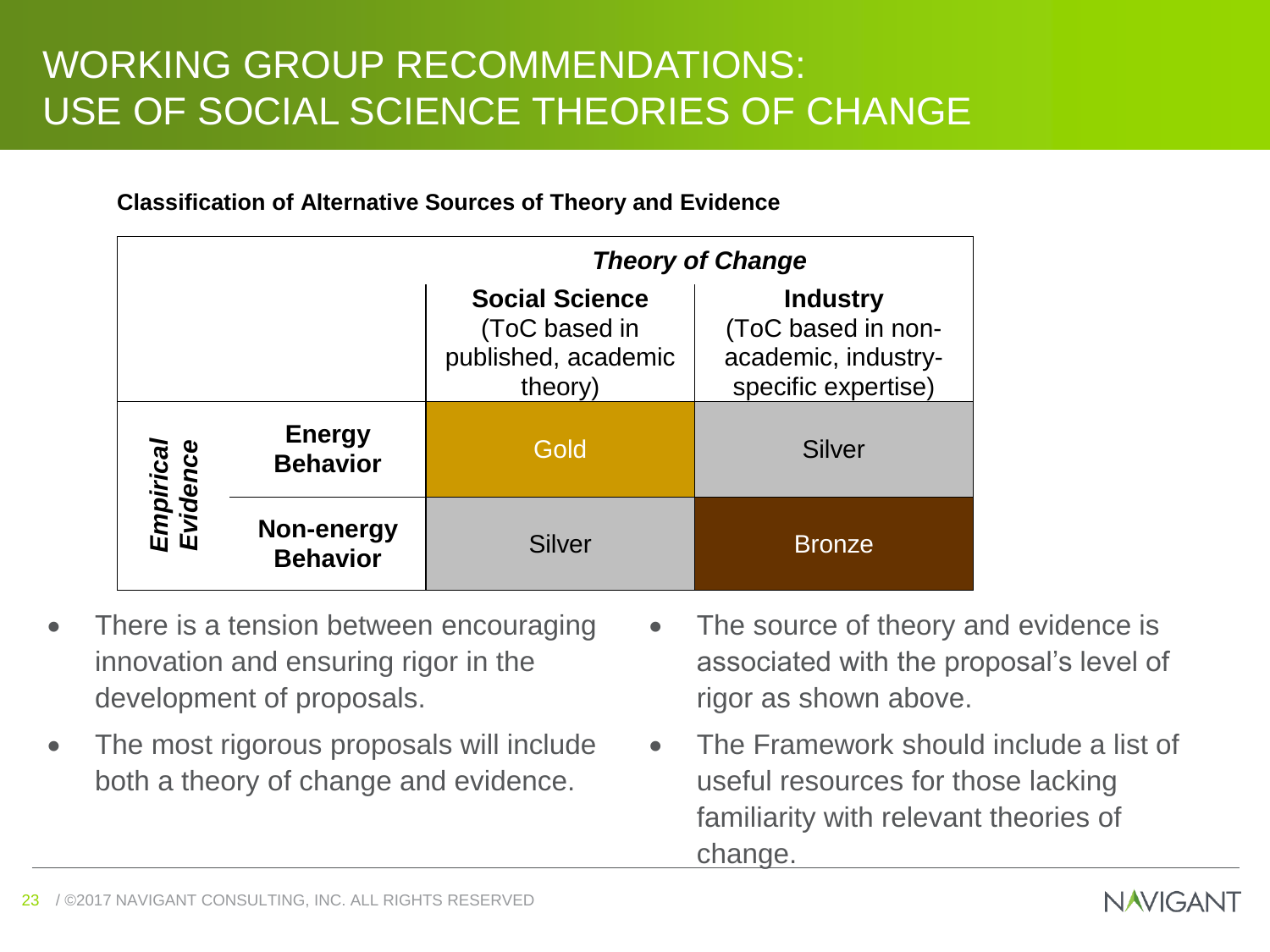#### SUMMARY: SOCIAL SCIENCE, THEORIES, & EVIDENCE

- A discussion of theory and rationale should always be provided but they may not be rooted in social science.
- A rigorous and unbiased literature review is highly desirable for both pilots and programs
- The desired approach for pilot proposals = theory of change + logic model
- The desired approach for program proposals = theory of change + evidence + logic model
- Consultation with social science and/or industry experts during the proposal development and/or program design is recommended.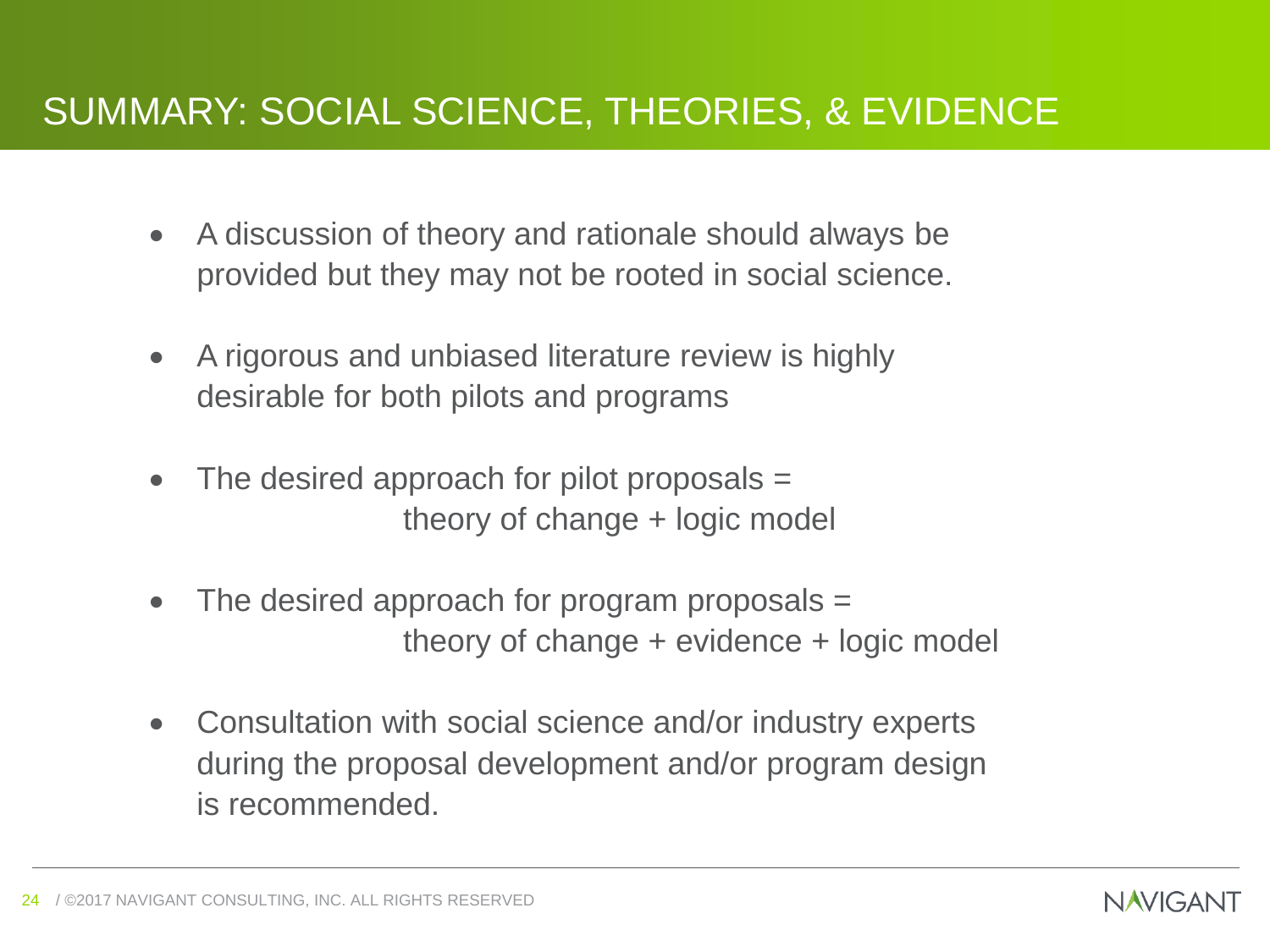#### THOUGHTS, QUESTIONS AND CONCERNS ABOUT THE USE OF SOCIAL SCIENCE, OTHER THEORIES OF CHANGE AND EMPIRICAL EVIDENCE ???

PAUSE, CONSIDER, WRITE (PLACE POST-ITS ON FLIP CHART)

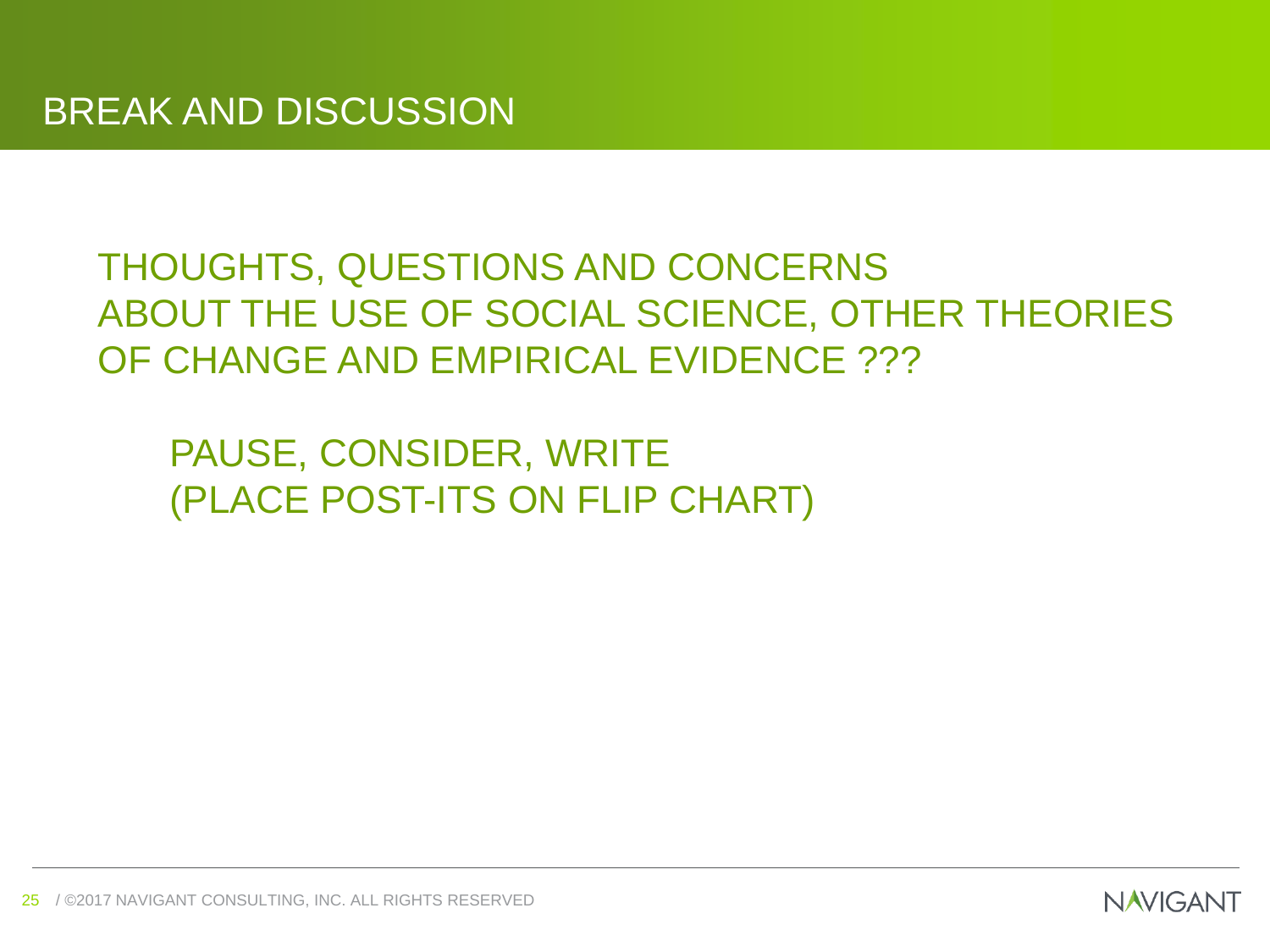## **Be Evaluable and Attributable**

In order to qualify as behavioral, a program must …

3) Measure savings via a research design that uses accepted industry methods and allows for comparisons across programs to infer causality of programs and/or program components - (Evaluability Component)

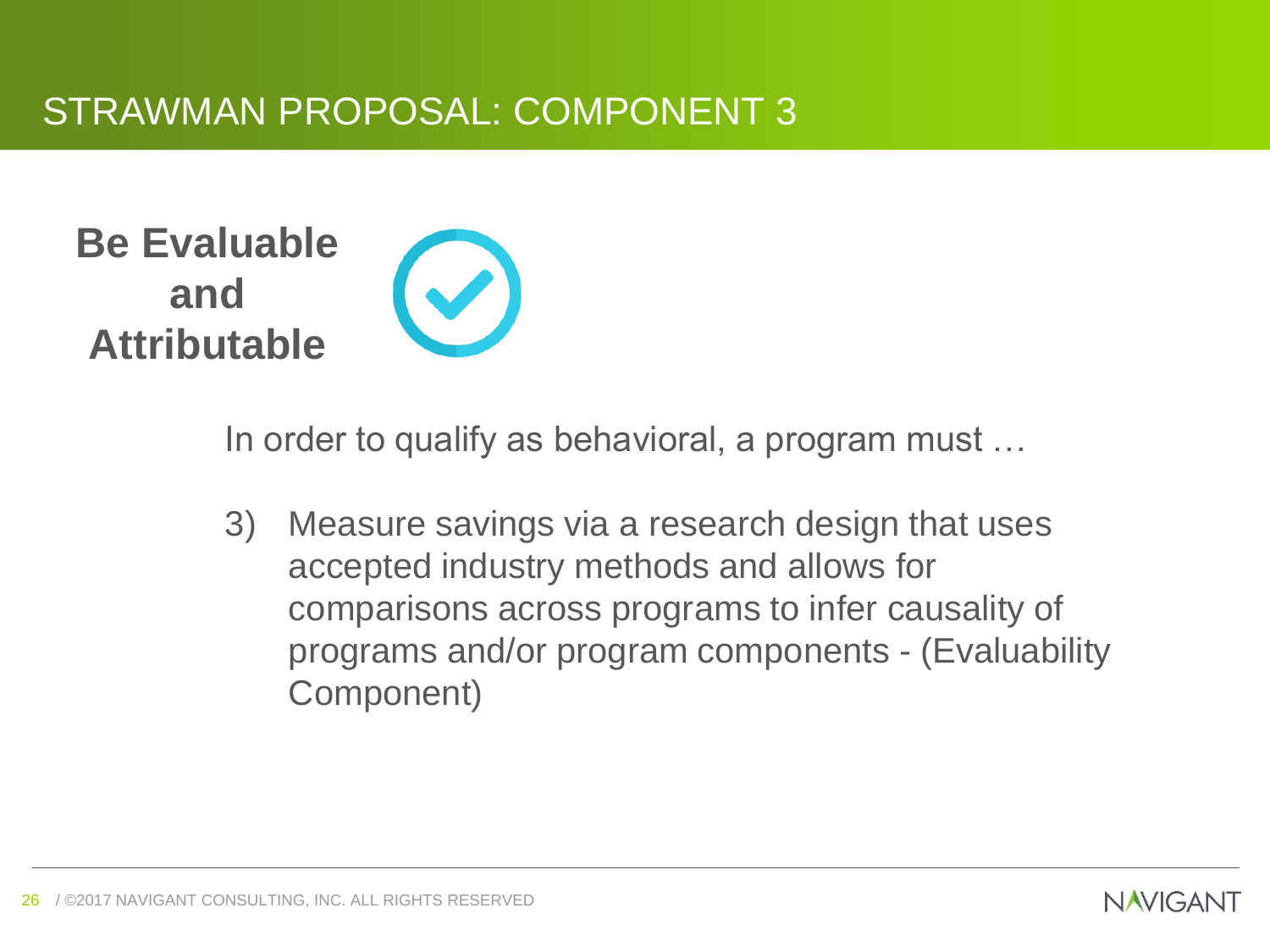**Purpose of this Component of the Framework**: to communicate the parameters of evaluability, not to develop a "how-to guide" for program managers and implementers who are not knowledgeable.

• The focus should be on parameters for evaluability and perhaps some resources for determining what is evaluable.

The goal is to help ensure that the PUC, IOU staff, and vendors/implementers have a common set of expectations concerning the types of methods that are acceptable and to build confidence concerning when a proposal is likely to be considered *evaluable*.

It is largely about streamlining the program design and approval process, ensuring evaluability, and enhancing the confidence of vendors and IOU staff that investing in an innovative idea will result in a viable proposal. *From WG Meeting #8*

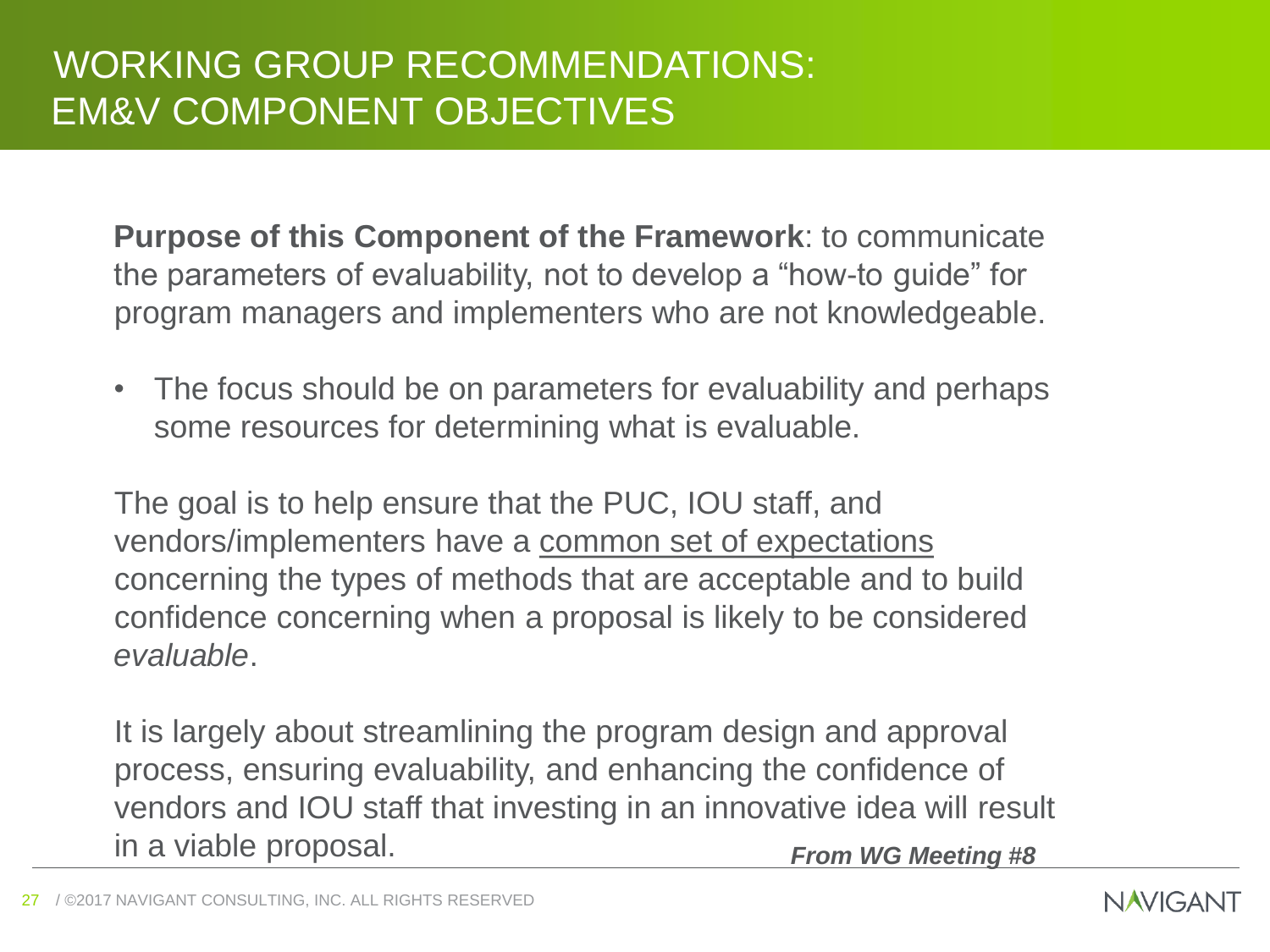Regarding the inclusion of evaluability as a component of the Behavior Framework

- Members agreed that the EM&V component should remain in the Framework.
- Members agreed that the Framework should include a statement that the proposed program/pilot needs to be *evaluable*.

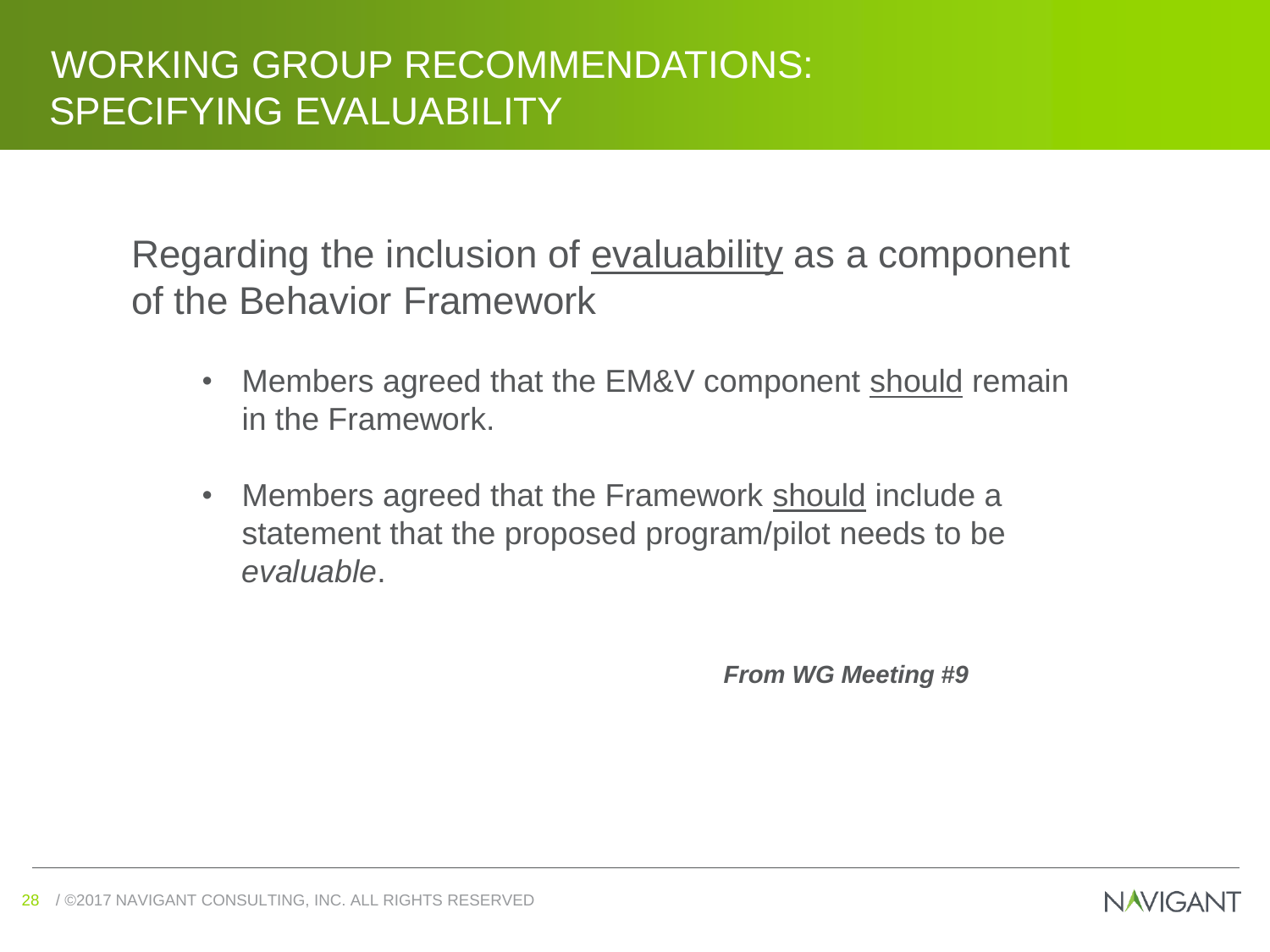Regarding guidance on evaluability, members agreed that the EM&V component of the Behavior Framework:

- Should recommend that program/pilot proposals include a discussion of the program/pilot's evaluability – ideally written by an experienced evaluator.
- Could recommend the use of a particular process to help ensure evaluability.
- Could include some guidance on what are considered "industry accepted methods" for measurement and evaluation but must indicate that the list is not exhaustive and that evaluation expertise is very important for determining when specific methods are more or less likely to be appropriate.

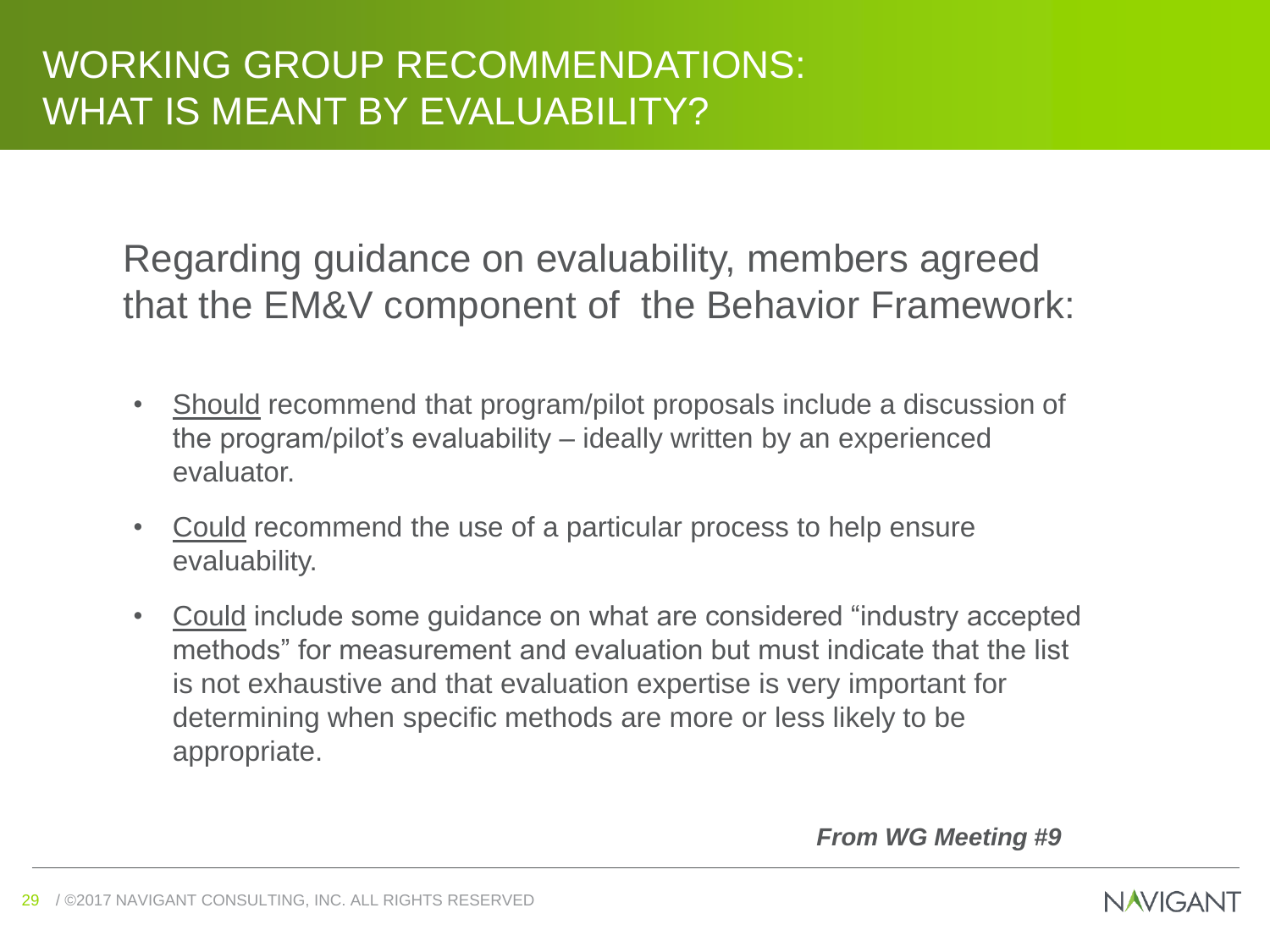Regarding guidance on evaluability, members agreed that the EM&V component of the Behavior Framework:

- Should recommend that an experience evaluator contribute to the development of the program/pilot design and evaluation plan and suggest that the evaluator be familiar with the California context, policies and practices but not be restricted to people who have done evaluation work in CA. (This last point is focused on the desire to "push the boundaries" of evaluation and not limit evaluation approaches to historically accepted practices in California.)
- Should emphasize that ultimate decision authority concerning evaluability lies with the Commission.
- Might want to characterize the approval process as a multi-stage process that is initiated by the vendor followed by an IOU review and a review by the CPUC.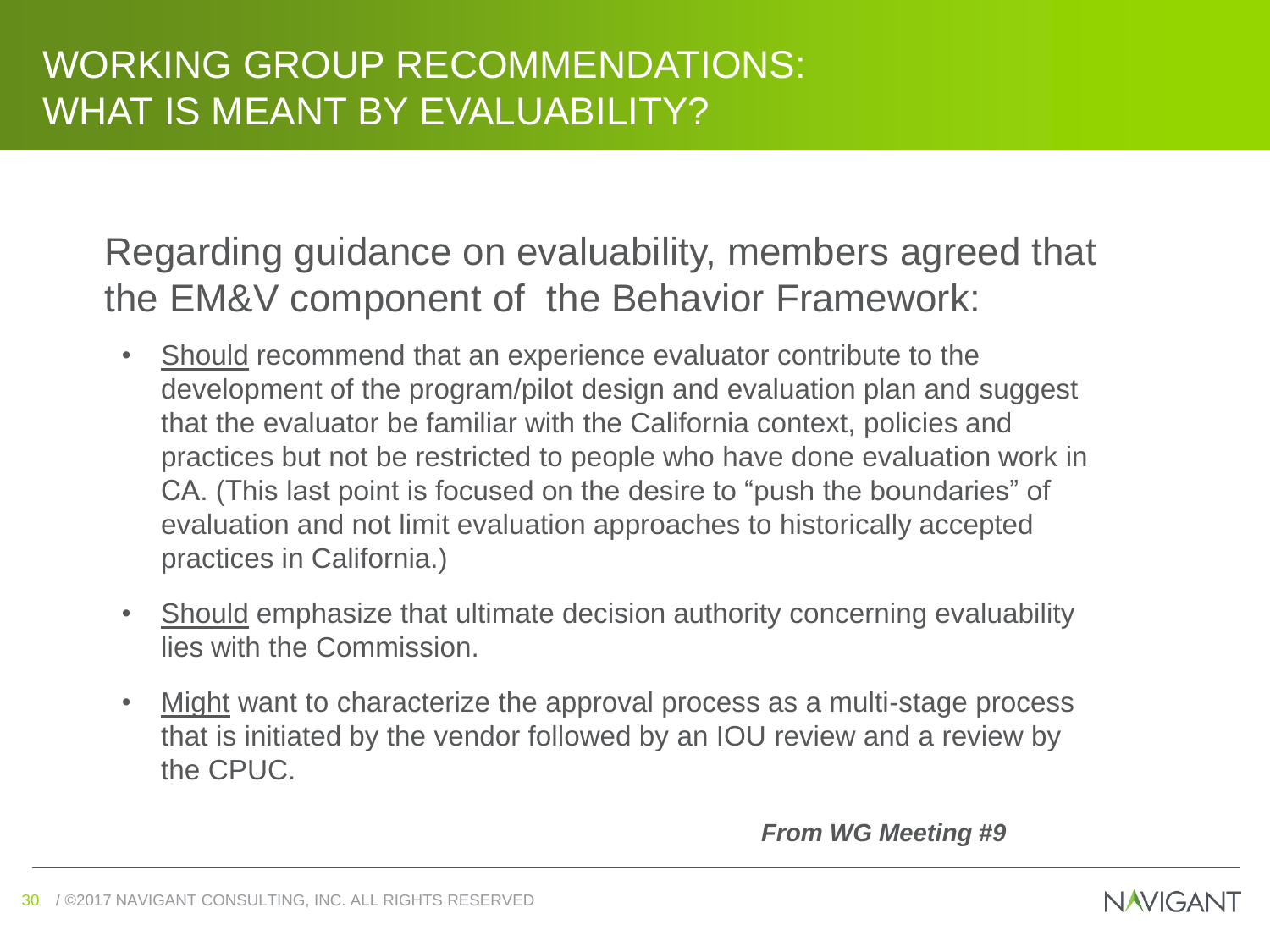Regarding the identification of additional resources, members agreed that the EM&V component of the Behavior Framework:

- Could include a list of reference documents on design and evaluation methods (including a statement that these are not endorsed by the PUC and program designs are not limited to the approaches discussed in the referenced documents). These documents might include a copy of the Todd et al. report, E4818, and others TBD.
- Should not provide guidance on when to opt for experimental versus quasiexperimental designs.
- Should include a statement that RCTs, quasi-experimental designs and other methods are recognized as credible approaches. But should emphasize that the ultimate decision authority lies with the Commission

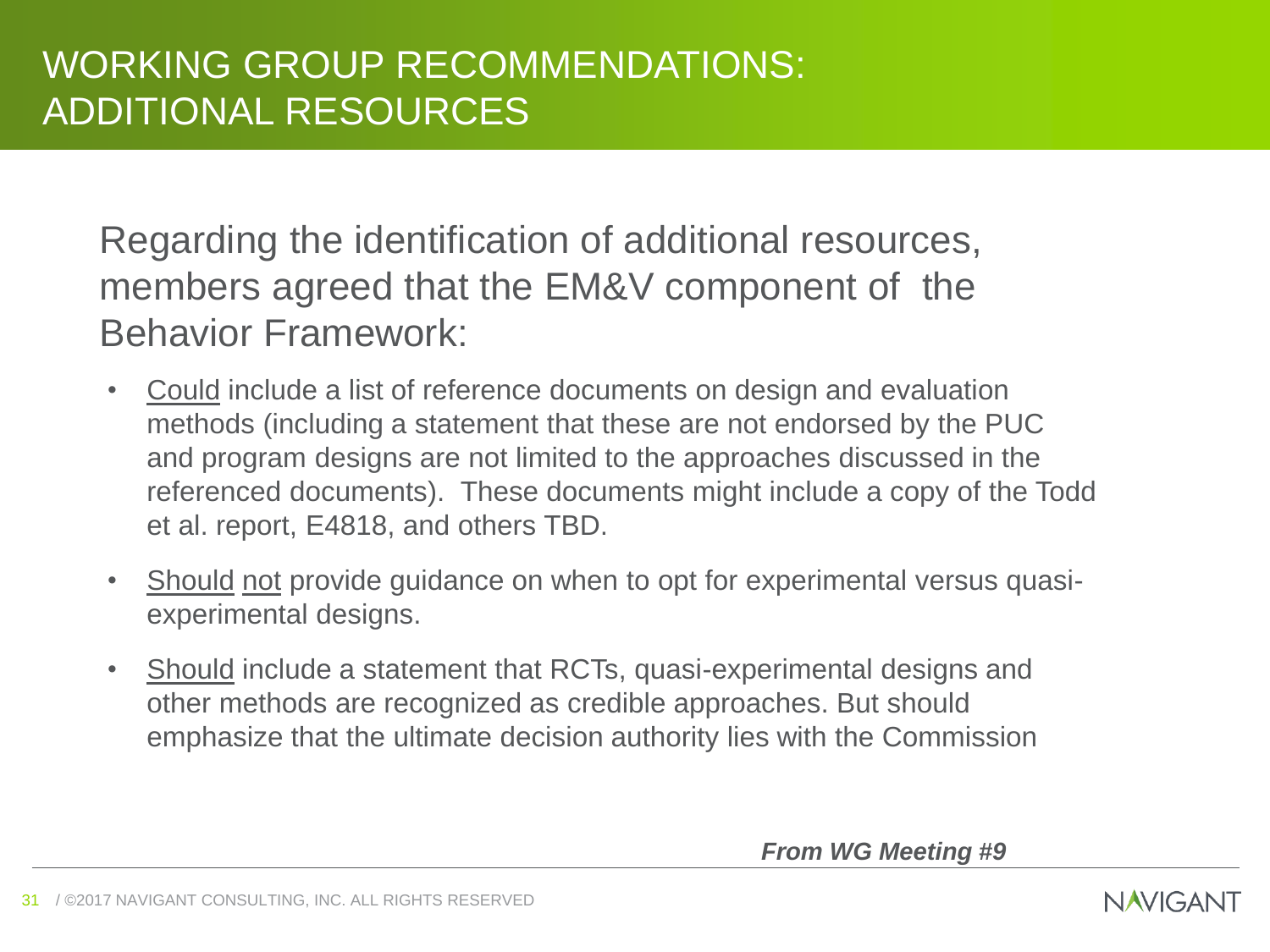#### SUMMARY: EM&V COMPONENT

- Behavioral programs must be evaluable.
- Proposals should include a detailed discussion of evaluability.
- An experience evaluator should contribute to the development of the program/pilot design and evaluation plan
- The range of acceptable methods includes the potential use of RCTs, quasi-experimental designs and other methods as credible approaches. However the ultimate decision authority for any given proposal lies with the Commission.
- Some reference documents and resources may be specified in the Framework.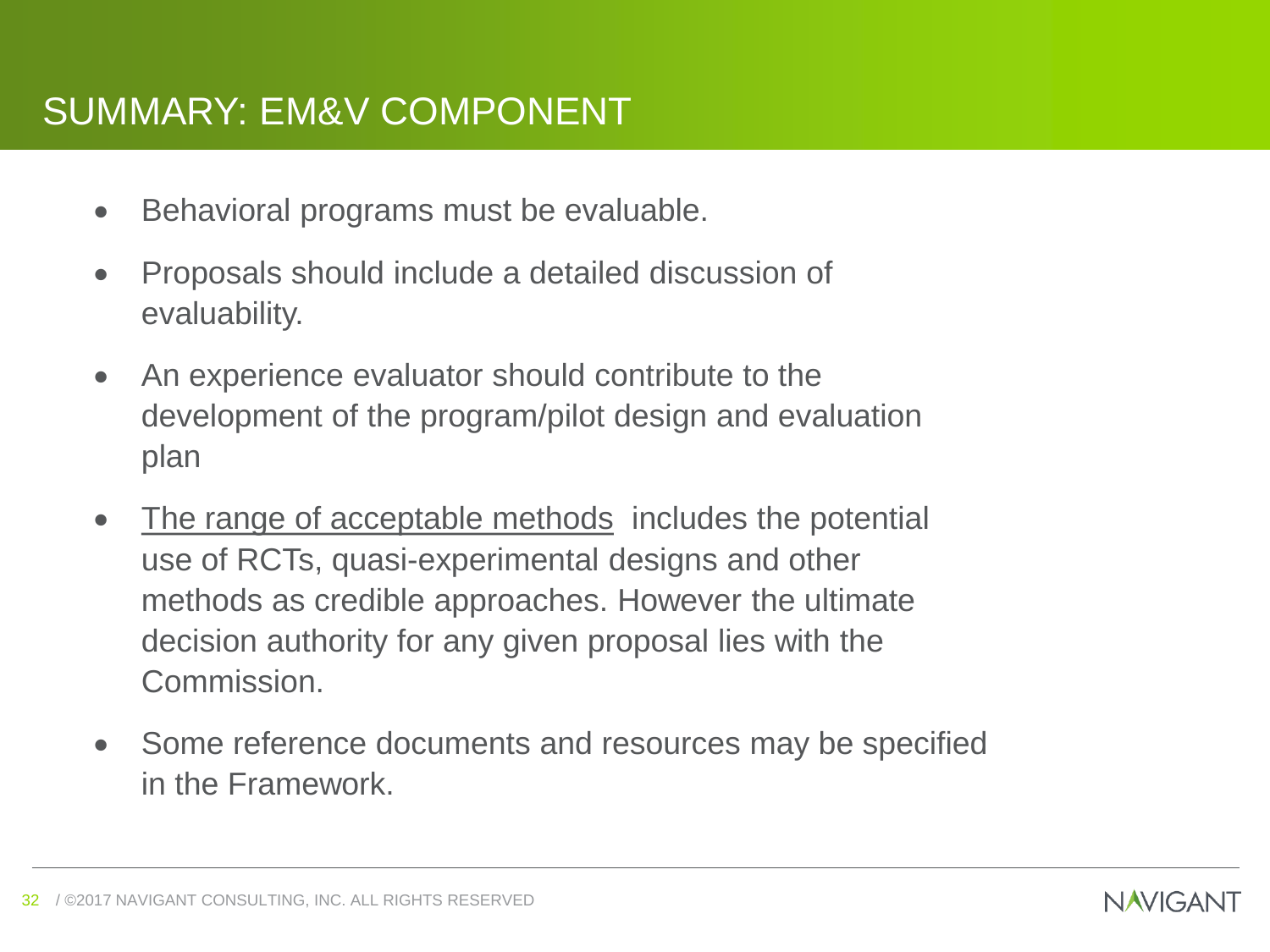## THOUGHTS, QUESTIONS AND CONCERNS ABOUT EM&V RECOMMENDATIONS???

## PAUSE, CONSIDER, WRITE (PLACE POST-ITS ON FLIP CHART)

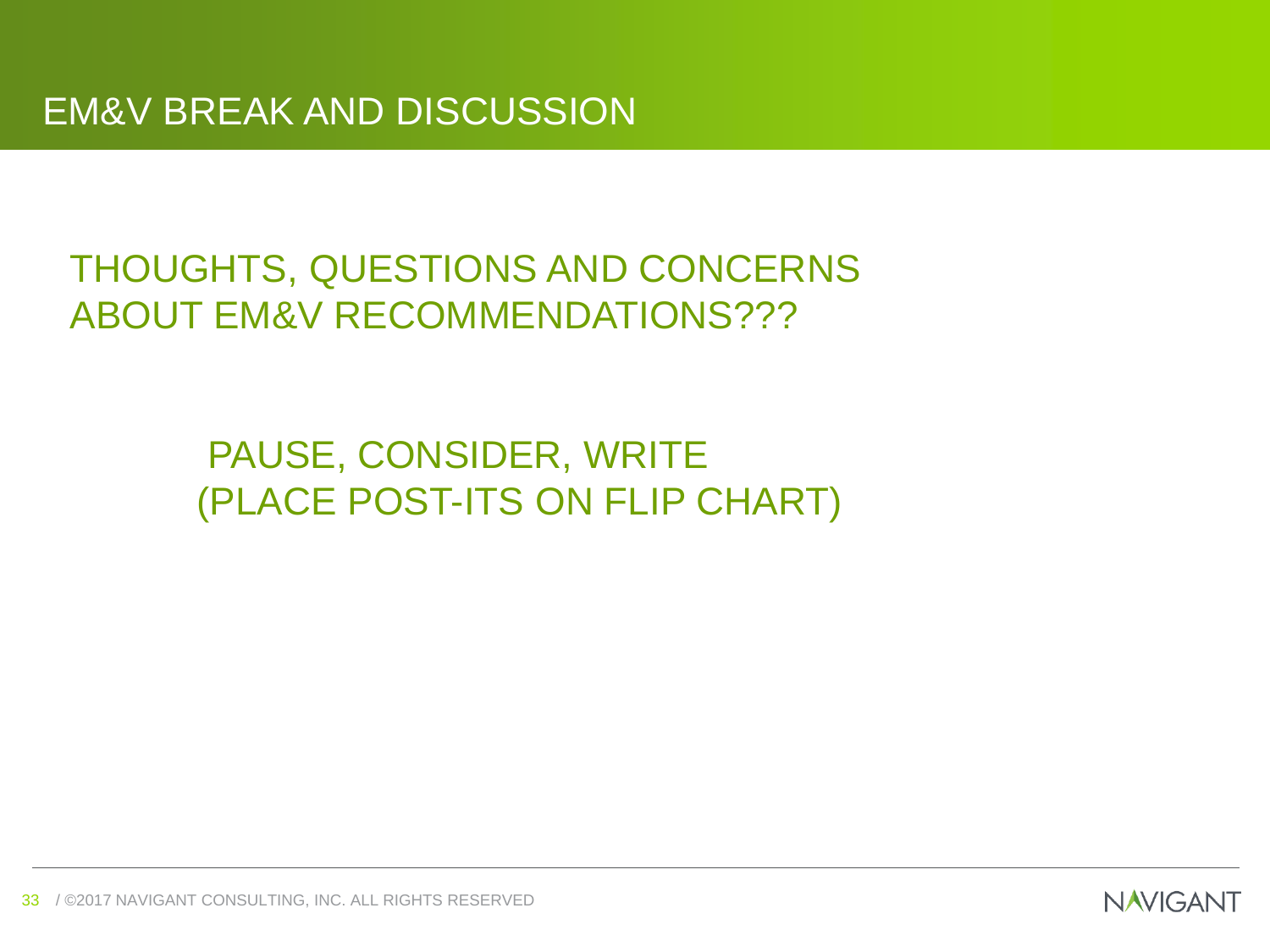## THOUGHTS, QUESTIONS AND CONCERNS ABOUT THE FRAMEWORK'S CONTENT, ADEQUACY OF THE GUIDANCE, ETC. ???

(PLACE POST-ITS ON FLIP CHART)

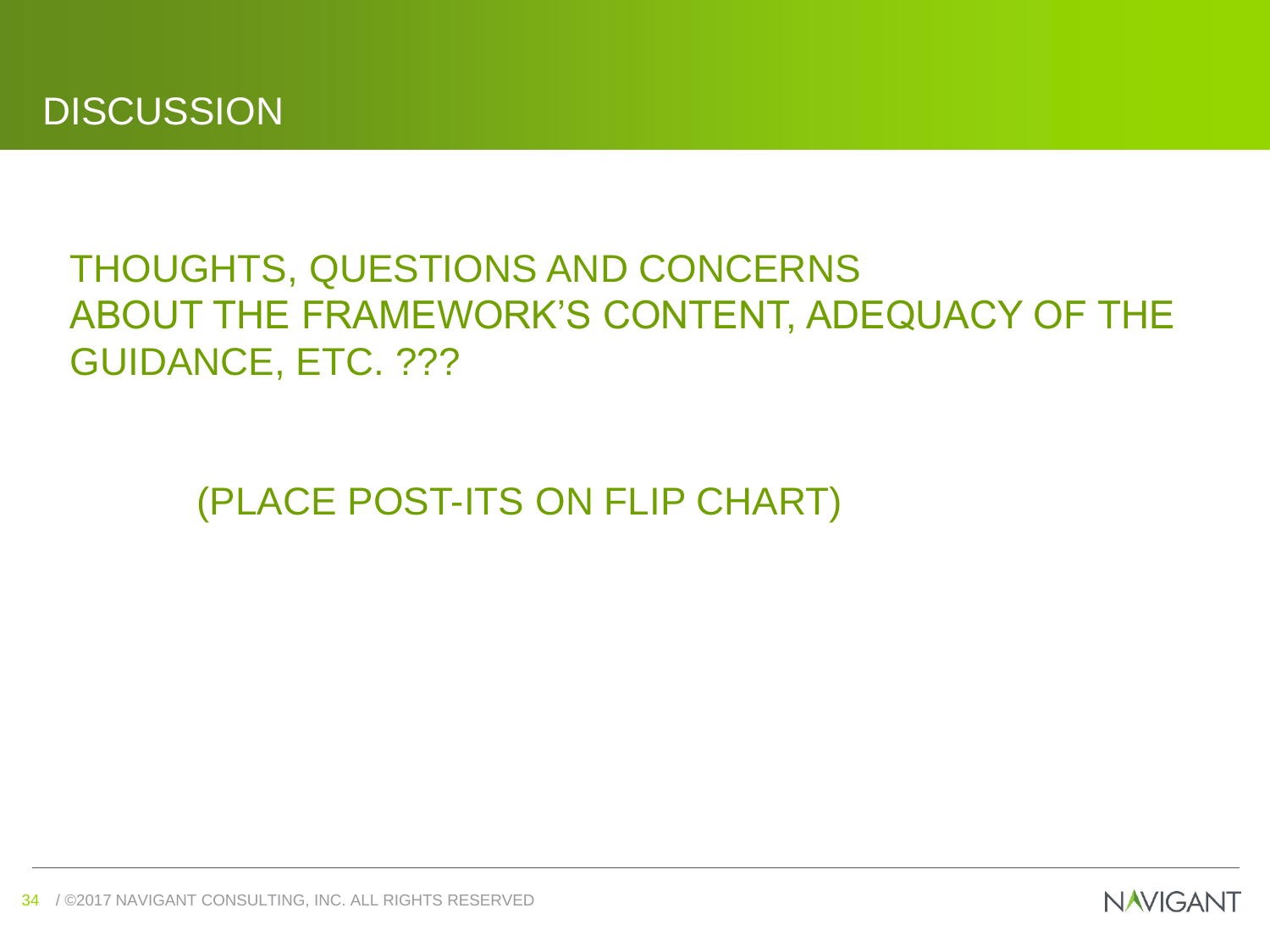- 1. CAEECC Meeting to review recommendations (Sept 28th 2017)
- 2. Preliminary Draft of Framework Report
- 3. Working Group review and revisions
- 4. Review / comment period (by CAEECC members),
- 5. Working Group review and revisions
- 6. Final Draft of Framework Report
- 7. Submit to Energy Division /Publish Report (Dec 2017)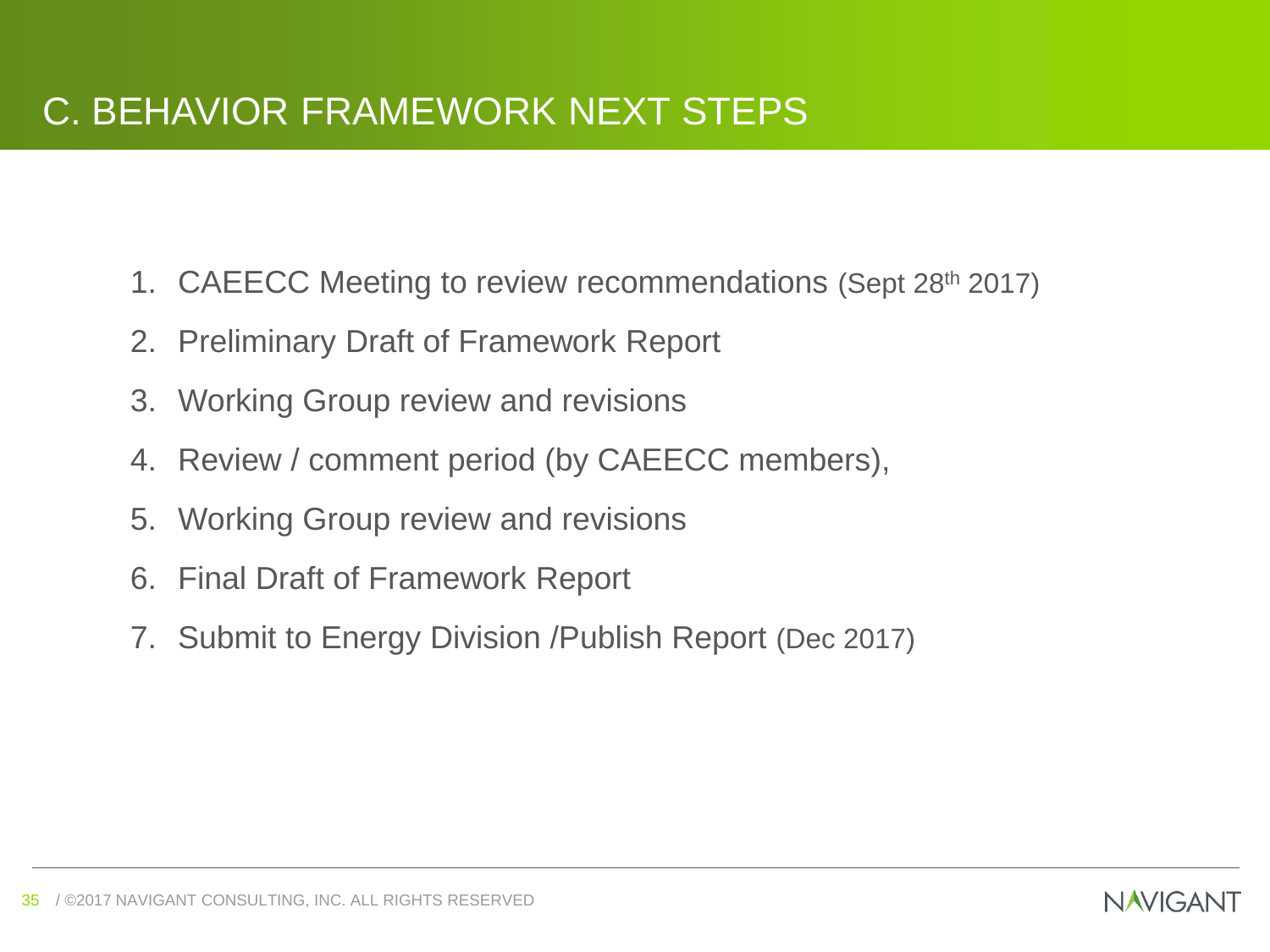## DISCLAIMER

#### **Notice Regarding Presentation**

This presentation was prepared by Navigant Consulting, Inc. (Navigant) for informational purposes only. Navigant makes no claim to any government data and other data obtained from public sources found in this publication (whether or not the owners of such data are noted in this publication).

Navigant does not make any express or implied warranty or representation concerning the information contained in this presentation, or as to merchantability or fitness for a particular purpose or function. This presentation is incomplete without reference to, and should be viewed solely in conjunction with the oral briefing provided by Navigant. No part of it may be circulated, quoted, or reproduced for distribution without prior written approval from Navigant.